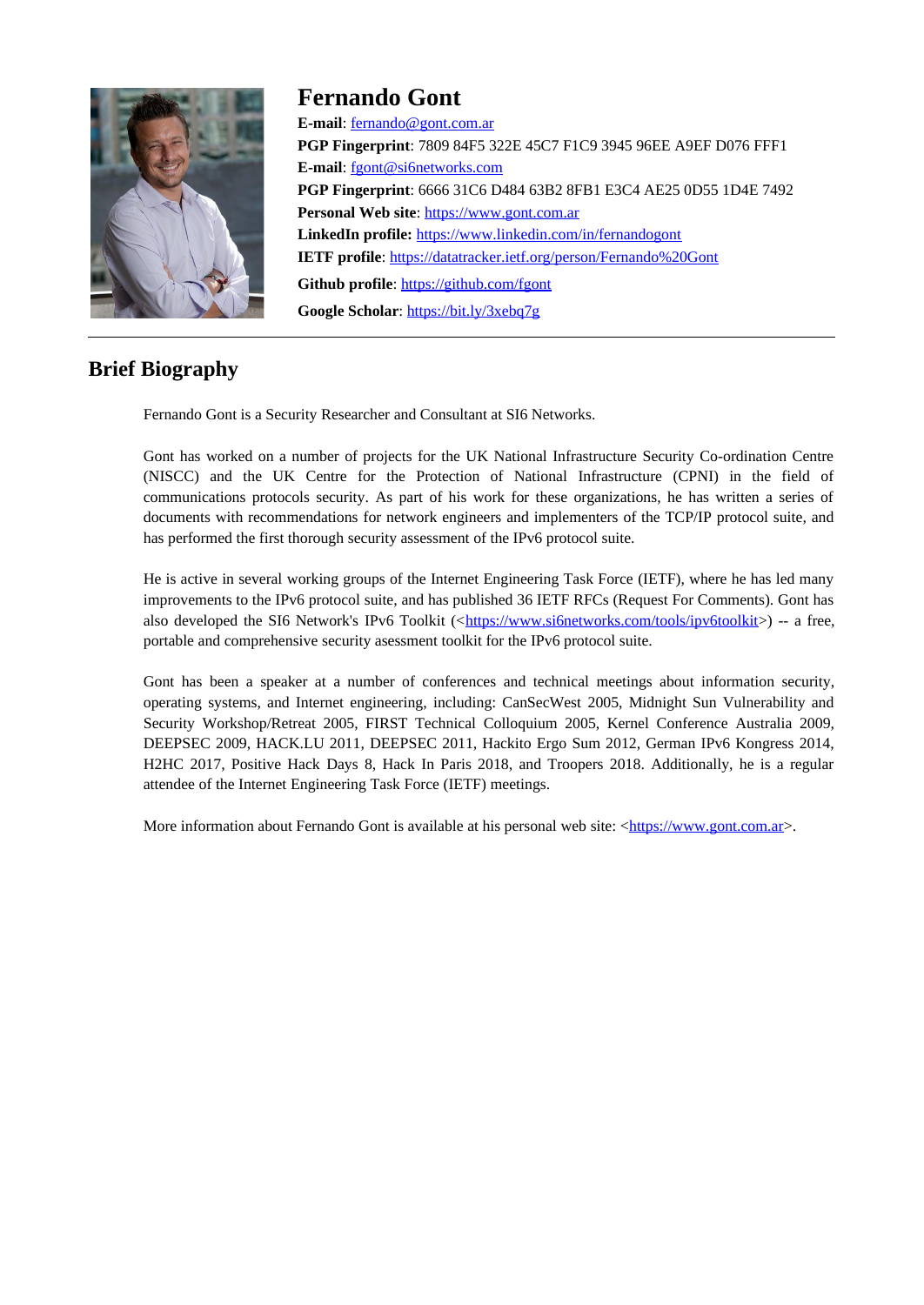# **Publications**

### **Technical Reports:**

- Gont, F., "DNS Privacy Frequently Asked Questions (FAQ)". Written on behalf of the **Internet Society**. Available at:<https://www.internetsociety.org/resources/deploy360/dns-privacy/faq/>
- Gont, F., "IPv6 Security for IPv4 Engineers". Written on behalf of the **Internet Society**. Available at: <https://www.internetsociety.org/resources/deploy360/ipv6/security/ipv4-engineers>
- Gont, F. "Introduction to DNS Privacy". Written on behalf of the **Internet Society**. Available at: <https://www.internetsociety.org/resources/deploy360/dns-privacy/intro/>
- Gont, F. "IPv6 Security Frequently Asked Questions (FAQ)". Written on behalf of the **Internet Society**. Available at:<https://www.internetsociety.org/deploy360/ipv6/faq/>
- Gont, F. "Security Assessment of IPv6 Neighbor Discovery Implementations" (whitepaper). Project carried out for **SI6 Networks**. Available at: <http://www.si6networks.com/tools/ipv6toolkit/si6networks-ipv6-nd-assessment.pdf>
- Gont, F. "Security Assessment of the Internet Protocol version 6 (IPv6)". Research project carried out on behalf of the UK's CPNI (**United Kingdom's Centre for the Protection of National Infrastructure**). (available on request).
- Gont, F. "Security Assessment of the Transmission Control Protocol". Research project carried out on behalf of the UK's CPNI (**United Kingdom's Centre for the Protection of National Infrastructure**). Available at: http://www.gont.com.ar/papers/tn-03-09-security-assessment-TCP.pdf
- Gont, F. "Security Assessment of the Internet Protocol". Research project carried out on behalf of the UK's CPNI (**United Kingdom's Centre for the Protection of National Infrastructure**). July 2008. Available at: http://www.gont.com.ar/papers/InternetProtocol.pdf
- Gont, F. "Blind Duplicate-ACK spoofing attacks against TCP". Research project carried out on behalf of the UK's CPNI (**United Kingdom's Centre for the Protection of National Infrastructure**).
- Gont, F. "Advice on FICORA #193744". Research project carried out on behalf of the UK's CPNI (**United Kingdom's Centre for the Protection of National Infrastructure**).

### **IETF RFCs:**

- Gont, F., Hilliard, N., Doering, G., Kumari, W., Huston, G., Liu, W. "Operational Implications of IPv6 Packets with Extension Headers", IETF RFC 9098. September 2021. Available at: https://tools.ietf.org/pdf/rfc9098.pdf
- Gont, F., Zorz, J., Patterson, R., "Improving the Reaction of Customer Edge Routers to Renumbering Events". **IETF RFC 9096.** Available at: https://tools.ietf.org/pdf/rfc9096.pdf
- Gont, F., Gont, G., Lichvar, M., "Network Time Protocol Version 4: Port Randomization", **IETF RFC 9109**. August 2021. Available at: https://tools.ietf.org/pdf/rfc9109.pdf
- Gont, F., Krishnan, S., Narten, T., Draves, R. "Temporary Address Extensions for Stateless Address Autoconfiguration in IPv6", **IETF RFC 8981**. February 2021. Available at:<https://tools.ietf.org/pdf/rfc8981.pdf>
- Gont, F., Zorz, J., Patterson, R. "Reaction of Stateless Address Autoconfiguration (SLAAC) to Flash-Renumbering Events", I**ETF RFC 8978**. March 2021. Available at:<https://tools.ietf.org/pdf/rfc8978.pdf>
- Bonica, R., Baker, F., Huston, G., Hinden, R., Troan, O., Gont, F. "IP Fragmentation Considered Fragile", **IETF RFC 8900**. September 2020. Available at:<https://tools.ietf.org/pdf/rfc8900>
- Gont, F., Cooper, A., Thaler, D., Liu, W. "Recommendation on Stable IPv6 Interface Identifiers". **IETF RFC 8064**. February 2017. Available at:<https://www.rfc-editor.org/rfc/rfc8064.txt>
- Gont, F., Liu, W., Anderson, T., "Generation of IPv6 Atomic Fragments Considered Harmful". **IETF RFC 8021**. January 2017. Available at:<https://www.rfc-editor.org/rfc/rfc8021.txt>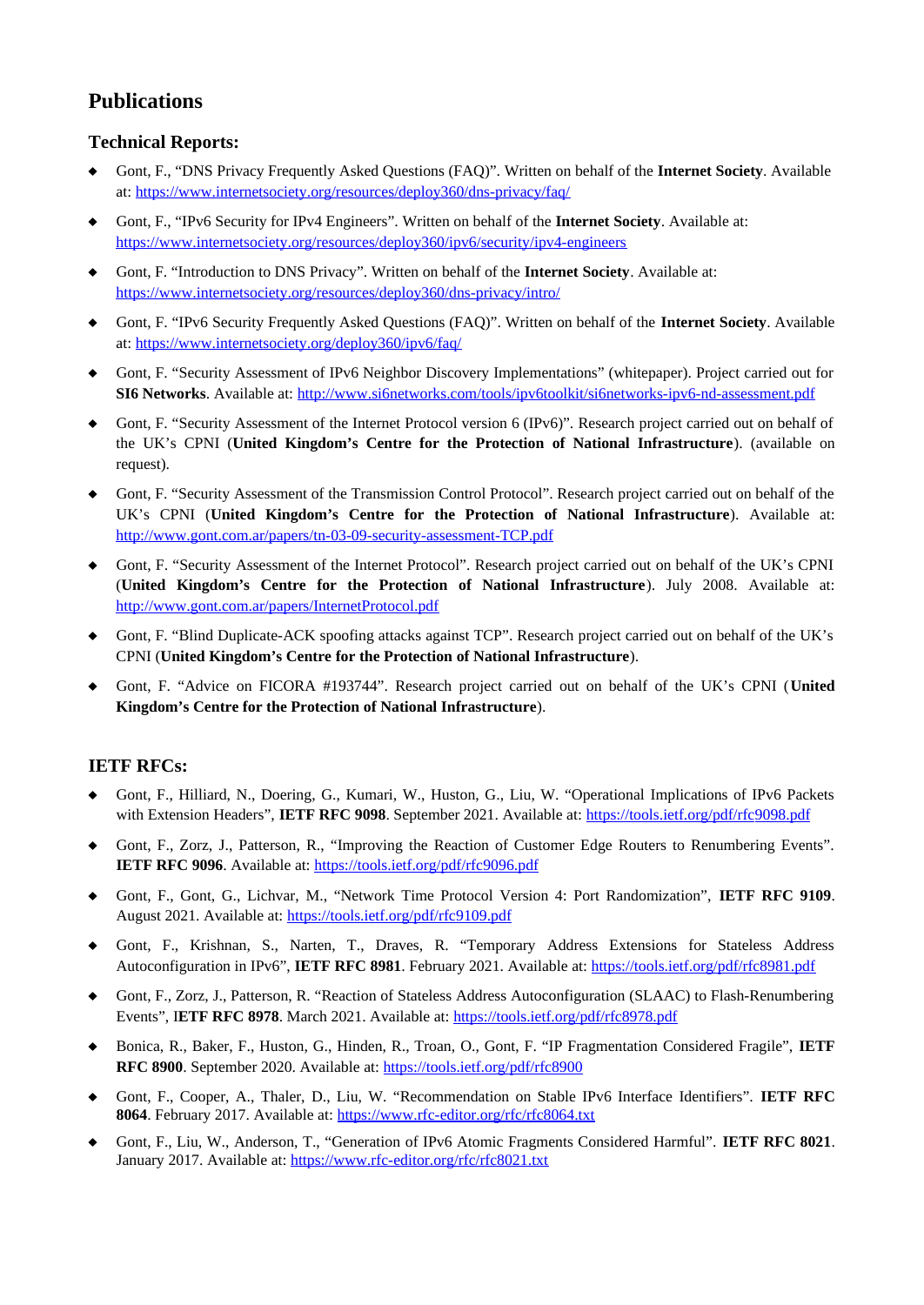- ◆ Gont, F., Liu, W. "A Method for Generating Semantically Opaque Interface Identifiers with Dynamic Host<br>Configuration Protocol for IPv6 (DHCPv6)". **IETF RFC 7943**. Available at: Configuration Protocol for IPv6 (DHCPv6)". **IETF RFC 7943**. Available at: <https://www.rfc-editor.org/rfc/rfc7943.txt>
- Bao, C., Li, X., Baker, F., Anderson, T., Gont, F. "IP/ICMP Translation Algorithm", **IETF RFC 791**5. Available at:<https://www.rfc-editor.org/rfc/rfc7915.txt>
- Gont, F., Linkova, J., Chown, T., Liu, W. "Observations on the Dropping of Packets with IPv6 Extension Headers in the Real World", IETF **RFC 7872**. Available at: [https://www.rfc-editor.org/rfc/rfc7](https://www.rfc-editor.org/rfc/rfc7872.txt) [872 .txt](http://www.rfc-editor.org/rfc/rfc7872.txt)
- Gont, F., "Security Implications of Predictable Fragment Identification Values". **IETF RFC 7739**. Available at: <https://www.rfc-editor.org/rfc/rfc7739.txt>.
- Cooper, A., Gont, F., Thaler, D. "Security and Privacy Considerations for IPv6 Address Generation Mechanisms". IETF **RFC 7721**. Available at: [https://www.rfc-editor.org/rfc/rfc7721.txt.](https://www.rfc-editor.org/rfc/rfc7721.txt)
- Gont, F., Chown, T., "Network Reconnaissance in IPv6 Networks". **IETF RFC 7707**. Available at: <https://www.rfc-editor.org/rfc/rfc7707.txt>.
- Gont, F., Liu, W., Van de Velde, G., "DHCPv6-Shield: Protecting Against Rogue DHCPv6 Servers". **IETF RFC 7610**, August 2015. Available at:<https://www.rfc-editor.org/rfc/rfc7610.txt>
- Bagnulo, M., Paasch, C., Gont, F., Bonaventure, O., Raiciu, C. "Analysis of MPTCP residual threats and possible fixes", **IETF RFC 7430**, July 2015. Available at: <https://www.rfc-editor.org/rfc/rfc7430.txt>
- Carpenter, B., Chown, T., Gont, F., Jiang, S., Petrescu, A., Yourtchenko, A. "Analysis of the 64-bit Boundary in IPv6 Addressing", **IETF RFC 7421**, January 2015. Available at: <https://www.rfc-editor.org/rfc/rfc7421.txt>
- Gont, F., "Layer 3 Virtual Private Network (VPN) Tunnel Traffic Leakages in Dual-Stack Hosts/Networks", **IETF RFC 7359**, August 2014. Available at:<https://www.rfc-editor.org/rfc/rfc7359.txt>
- ◆ Gont, F., "A Method for Generating Semantically Opaque Interface Identifiers with IPv6 Stateless Address Autoconfiguration (SLAAC)", IETF RFC 7217, April 2014. Available at: Autoconfiguration (SLAAC)", **IETF RFC 7217**, April 2014. Available at: <http://www.rfc-editor.org/rfc/rfc7217.txt>
- Gont, F., Atkinson, R., Pignataro, C., "Recommendations on Filtering of IPv4 Packets Containing IPv4 Options", **IETF RFC 7126**, February 2014. Available at:<https://www.rfc-editor.org/rfc/rfc7126.txt>
- Gont, F., "Security Implications of IPv6 on IPv4 Networks", **IETF RFC 7123**, February 2014. Available at: <https://www.rfc-editor.org/rfc/rfc7123.txt>
- Gont, F., "Implementation Advice for IPv6 Router Advertisement Guard (RA-Guard)", **IETF RFC 7113**, February 2014. Available at: <https://www.rfc-editor.org/rfc/rfc7113.txt>
- Gont, F., Manral, V., Bonica, R. "Implications of Oversized IPv6 Header Chains", **IETF RFC 7112**, January 2014. Available at: <https://www.rfc-editor.org/rfc/rfc7112.txt>
- Gont, F., "Security Implications of IPv6 Fragmentation with IPv6 Neighbor Discovery", **IETF RFC 6980**, August 2013. Available at: [http://www.rfc-editor.org/rfc/rfc6980.txt](http://www.rfc-editor.org/rfc/rfc6946.txt)
- Gont, F. 'Processing of IPv6 "Atomic" Fragments'. **IETF RFC 6946**. May 2013. Available at: [https://www.rfc](https://www.rfc-editor.org/rfc/rfc6946.txt)[editor.org/rfc/rfc6946.txt](https://www.rfc-editor.org/rfc/rfc6946.txt)
- Gont, F. "Formally Deprecating Some ICMPv4 Message Types", **IETF RFC 6918**. April 2013. Available at: <https://www.rfc-editor.org/rfc/rfc6918.txt>
- Pignataro, C., Gont, F., "Formally Deprecating some IPv4 Options", **IETF RFC 6814**. November 2012. Available at:<https://www.rfc-editor.org/rfc/rfc6814.txt>
- Gont, F. "Deprecation of ICMP Source Quench messages", **IETF RFC 6633**. May 2012. Available at: <https://www.rfc-editor.org/rfc/rfc6633.txt>
- Gont, F., Bellovin, S., "Defending Against Sequence Number Attacks", **IETF RFC 6528**. February 2012. Available at: <https://www.rfc-editor.org/rfc/rfc6528.txt>
- Gont, F. "Security Assessment of the Internet Protocol version 4", **IETF RFC 6274**. July 2011. Available at: <https://www.rfc-editor.org/rfc/rfc6274.txt>
- Gont, F., "Reducing the TIME-WAIT state using TCP timestamps", **IETF RFC 6191**. April 2011. Available at: <https://www.rfc-editor.org/rfc/rfc6191.txt>
- Larsen, M., Gont, F. "Transport Protocol Port Randomization Recommendations", **IETF RFC 6056**. Available at: <https://www.rfc-editor.org/rfc/rfc6056.txt>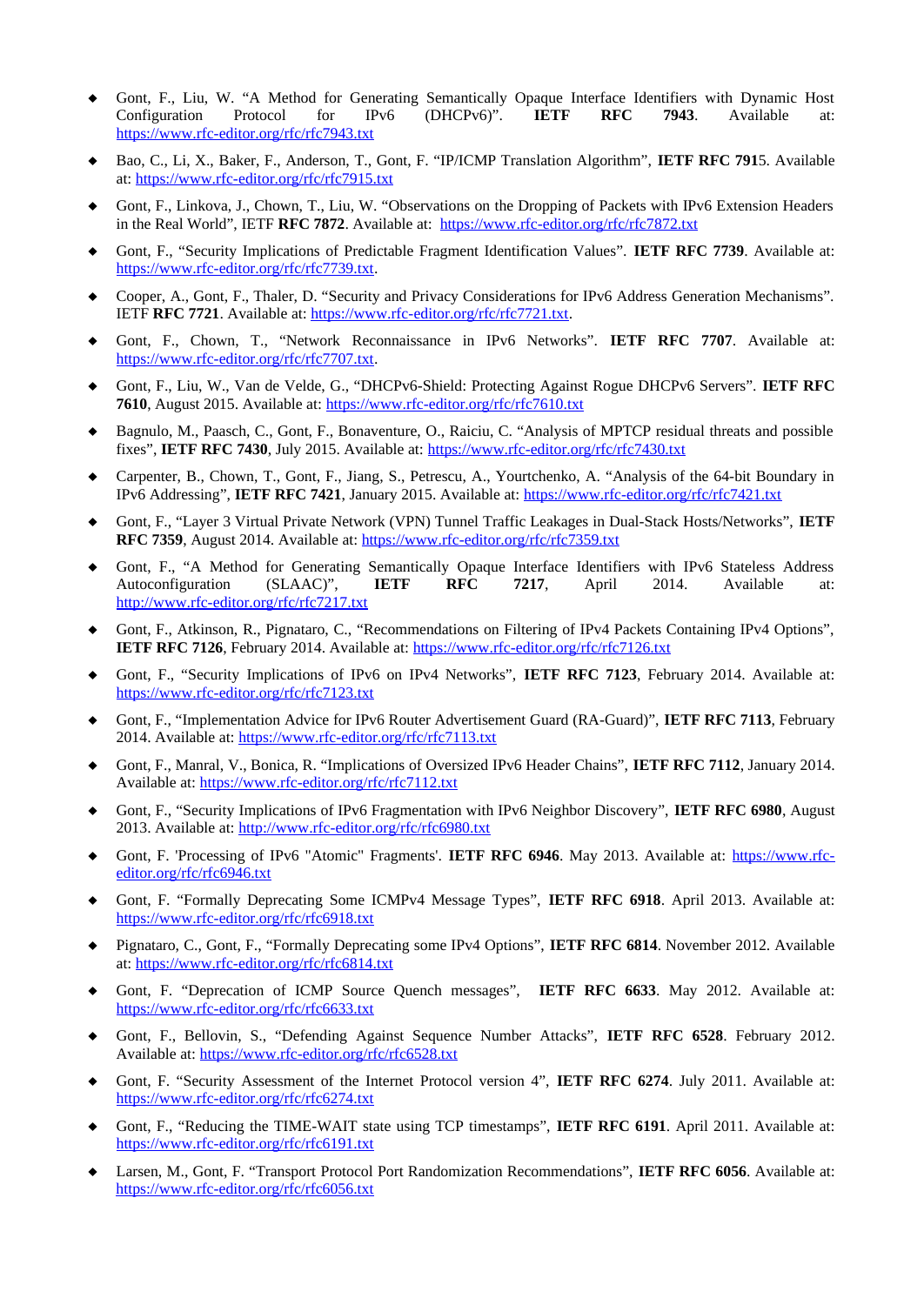- Gont, F., Yourtchenko, A., "On the implementation of TCP urgent data", **IETF RFC 6093**. January 2011. Available at: <https://www.rfc-editor.org/rfc/rfc6093.txt>
- Gont, F., "ICMP attacks against TCP", **IETF RFC 5927**. July 2010. Available at: <https://www.rfc-editor.org/rfc/rfc5927.txt>
- Eggert, L., Gont, F., "TCP User TimeOut (UTO) Option", **IETF RFC 5482**. March 2009. Available at: <https://www.rfc-editor.org/rfc/rfc5489.txt>
- Gont, F., "TCP's Reaction to Soft Errors". **IETF RFC 5461**. February 2009. Available at: [https://www.rfc](https://www.rfc-editor.org/rfc/rfc5461.txt)[editor.org/rfc/rfc5461.txt](https://www.rfc-editor.org/rfc/rfc5461.txt)

### **IETF Internet-Drafts:**

#### **Working Group items**

- Gont, F., Zorz, J., Patterson, R., "Improving the Reaction of Stateless Address Autoconfiguration (SLAAC) to Renumbering Events", IETF Internet-Draft. Available at:<https://tools.ietf.org/html/draft-ietf-6man-slaac-renum>
- Gont, F., Liu, W., Bonica, R. "Recommendations on Filtering of IPv6 Packets Containing IPv6 Extension Headers", IETF Internet-Draft. Available at:<https://tools.ietf.org/html/draft-ietf-opsec-ipv6-eh-filtering>
- Gont, F., Bonica, R., Liu, W. "Validation of IPv6 Neighbor Discovery Options", IETF Internet-Draft. Available at: <https://tools.ietf.org/html/draft-ietf-6man-nd-opt-validation>
- Gont, F. "Security Assessment of Neighbor Discovery (ND) for IPv6". IETF Internet-Draft. This document has been accepted as a working group item of the OPSEC WG ([http://www.ietf.org/html.charters/opsec-charter.html\)](http://www.ietf.org/html.charters/opsec-charter.html). Available at: <http://tools.ietf.org/html/draft-ietf-opsec-ipv6-nd-security>

#### **Individual submissions**

- Gont, F., Arce, I. "Security Considerations for Transient Numeric Identifiers Employed in Network Protocols", IETF Internet-Draft. Available at: <https://tools.ietf.org/html/draft-gont-numeric-ids-sec-considerations>
- Gont, F., Huitema, C., Krishnan, S., Gont, G., Garcia Corbo, M. "Recommendation on Temporary IPv6 Interface Identifiers", IETF Internet-Draft. Available at:<https://tools.ietf.org/html/draft-gont-6man-non-stable-iids>
- Bush, R.. Carpenter, B., Gont, F., Hilliard, N., Jaeggli, J., Huston, G., Morrow, C., Snijders, J. "IPv6 is Classless". Available at: <https://tools.ietf.org/html/draft-bourbaki-6man-classless-ipv6>
- Gont, F., Baker, F. "On Firewalls in Network Security", IETF Internet-Draft. Available at: <https://tools.ietf.org/html/draft-gont-opsawg-firewalls-analysis>
- Gont, F., Hunter, R., Massar, J., Liu, W. "Network Ingress Filtering: Defeating Attacks which employ Forged ICMP/ICMPv6 Error Messages", IETF Internet-Draft. Available at: [https://tools.ietf.org/html/draft-gont-opsec](https://tools.ietf.org/html/draft-gont-opsec-icmp-ingress-filtering)[icmp-ingress-filtering](https://tools.ietf.org/html/draft-gont-opsec-icmp-ingress-filtering)
- Gont, F., Liu, W., Bonica, R. "Transmission and Processing of IPv6 Options", IETF Internet-Draft. Available at: <https://tools.ietf.org/html/draft-gont-6man-ipv6-opt-transmit>
- Gont, F., Liu, W. "IPv6 Universal Extension Header", IETF Internet-Draft. Available at: <http://tools.ietf.org/html/draft-gont-6man-ipv6-universal-extension-header>
- Gont, F., Borman, D. "On the Validation of TCP Sequence Numbers". IETF Internet-Draft. Available at: <http://tools.ietf.org/id/draft-gont-tcpm-tcp-seq-validation>.
- Gont, F., "Interoperability Problems of StateLess Address Auto-Configuration (SLAAC) Arising from Duplicate Link-layer Addresses", IETF Internet-Draft, October 2012. Available at: [http://tools.ietf.org/html/draft-gont-v6ops](http://tools.ietf.org/html/draft-gont-v6ops-slaac-issues-with-duplicate-macs)[slaac-issues-with-duplicate-macs](http://tools.ietf.org/html/draft-gont-v6ops-slaac-issues-with-duplicate-macs)
- Gont, F., "Obsoleting the Endpoint Identifier (EID) Option", IETF Internet Draft. October 2012. Available at:  [http://tools.ietf.org/id/ draft-gont-intarea-obsolete-eid-option](http://www.ietf.org/internet-drafts/draft-gont-6man-obsolete-eid-option-00.txt)
- Gont, F., "Processing of TCP segments with Mirrored End-points", IETF Internet Draft, March 2012. Available at:  [http://tools.ietf.org/id/](http://www.ietf.org/internet-drafts/draft-gont-6man-obsolete-eid-option-00.txt) [draft-gont-tcpm-tcp-mirrored-endpoints](http://www.ietf.org/internet-drafts/draft-gont-v6ops-ra-guard-implementation-00.txt)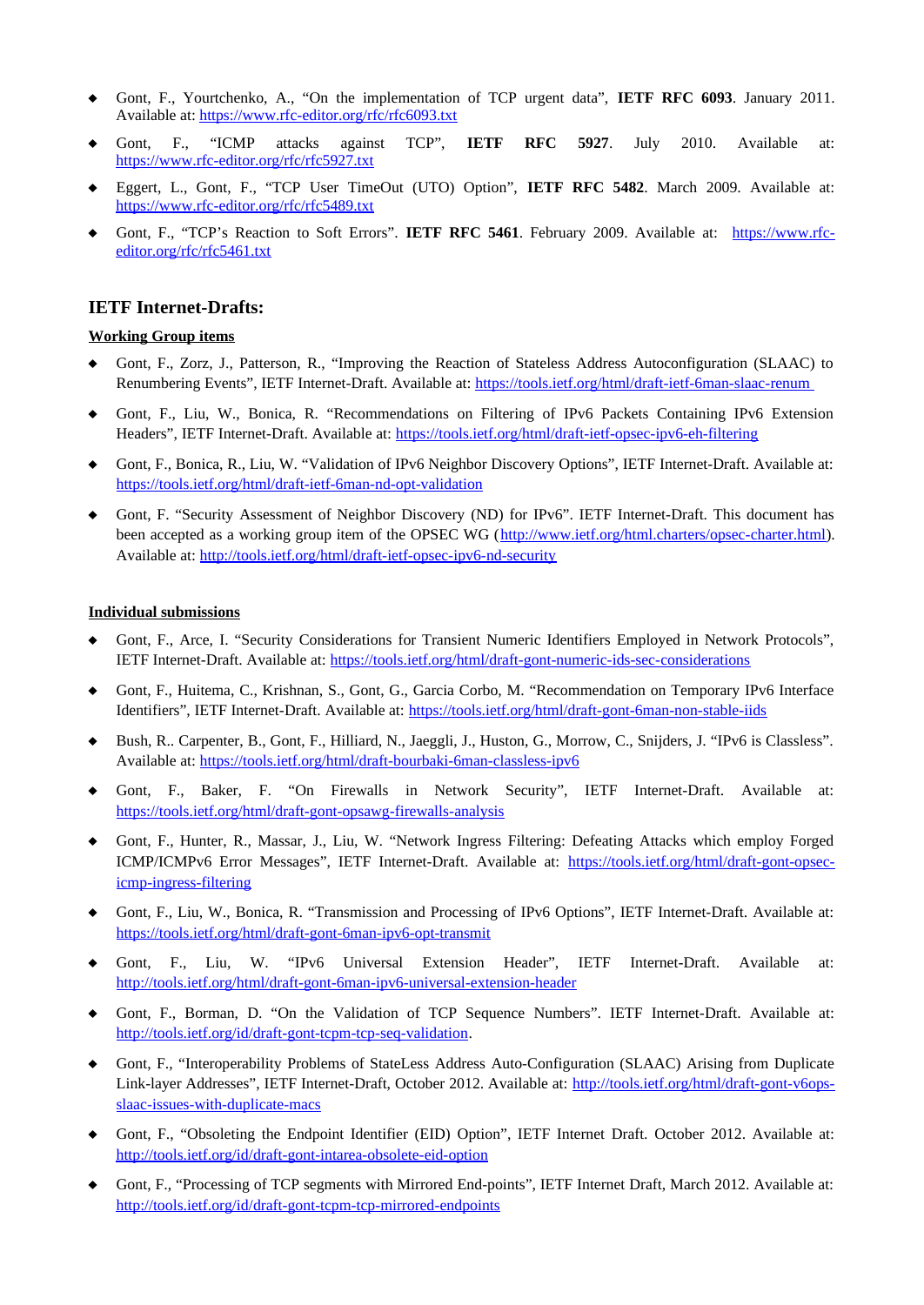- Gont, F., "Processing of IP Security/Compartment and Precedence Information by TCP", IETF Internet Draft, March 2012. Available at: [http://tools.ietf.org/id/](http://www.ietf.org/internet-drafts/draft-gont-6man-obsolete-eid-option-00.txt) [drafts/draft-gont-tcpm-tcp-seccomp-prec](http://www.ietf.org/internet-drafts/draft-gont-v6ops-ra-guard-implementation-00.txt).
- Gont, F., "Recommendations for IPv6 Firewall Design and Implementation", IETF Internet Draft, January 2012. (available on request).
- Gont, F., "Security Assessment of the IPv6 Flow Label", IETF Internet Draft, January 2012. Available at:  [http://tools.ietf.org/id/](http://www.ietf.org/internet-drafts/draft-gont-6man-obsolete-eid-option-00.txt) [draft-gont-6man-flowlabel-security](http://www.ietf.org/internet-drafts/draft-gont-6man-flowlabel-security-02.txt).
- Gont, F., "Security Implications of IPv6 options of Type 10xxxxxx", IETF Internet Draft, December 2011. Available at: [http://tools.ietf.org/id/](http://www.ietf.org/internet-drafts/draft-gont-6man-obsolete-eid-option-00.txt) [draft-gont-6man-ipv6-smurf-amplifier](http://www.ietf.org/internet-drafts/draft-gont-6man-ipv6-smurf-amplifier-00.txt)
- Gont, F., "Managing the Address Generation Policy for Stateless Address Autoconfiguration in IPv6", IETF Internet Draft, December 2011. Available at: [http://www.ietf.org/internet-drafts/draft-gont-6man-managing-slaac](http://www.ietf.org/internet-drafts/draft-gont-6man-managing-slaac-policy-00.txt)[policy-00.txt](http://www.ietf.org/internet-drafts/draft-gont-6man-managing-slaac-policy-00.txt)
- Gont, F., "Neighbor Discovery Shield (ND-Shield): Protecting against Neighbor Discovery Attacks", IETF Internet Draft. June 2012. Available at: [http://tools.ietf.org/id/draft-gont-opsec-ipv6-nd-shield](http://www.ietf.org/internet-drafts/draft-gont-6man-obsolete-eid-option-00.txt)
- Gont, F., Simerda, P., "Current issues with DNS Configuration Options for SLAAC", IETF Internet Draft. June 2012. Available at: [http://tools.ietf.org/id/draft-gont-6man-slaac-dns-config-issues](http://www.ietf.org/internet-drafts/draft-gont-6man-obsolete-eid-option-00.txt)
- Gont, F. "Security Assessment of the Transmission Control Protocol (TCP)", IETF Internet Draft. January 2011. Available at: <http://www.ietf.org/internet-drafts/draft-ietf-tcpm-tcp-security-02.txt>
- Gont, F., "On the Specification of IPv6 Extension Headers", IETF Internet Draft, January 2011. Available at: <http://www.ietf.org/id/draft-gont-6man-extension-headers-00.txt>
- Gont, F., "Mitigating Teredo Routing Loop Attacks", IETF Internet Draft, September 2010. Available at: <http://www.ietf.org/internet-drafts/draft-gont-6man-teredo-loops-00.txt>
- Gont, F., "Moving the Endpoint Identifier (EID) Option to Obsolete Status", IETF Internet Draft, August 2010. Available at: <http://www.ietf.org/internet-drafts/draft-gont-6man-obsolete-eid-option-00.txt>
- Gont, F., Oppermann, A., "On the generation of TCP timestamps", IETF Internet Draft, June 2010. Available at: <http://www.ietf.org/internet-drafts/draft-gont-timestamps-generation-00.txt>
- Kristoff, J., O'Reirdan, M., Gont, F., "Port Filtering Considerations", IETF Internet Draft, March 2010. Available at:<http://www.ietf.org/internet-drafts/draft-kristoff-opsec-port-filtering-00.txt>
- Gont, F., "On the generation of TCP timestamps", IETF Internet Draft. September 2009. Available at: <http://www.ietf.org/internet-drafts/draft-gont-tcpm-tcp-timestamps-02.txt>
- Gont, F., Srisuresh, P., "Security implications of Network Address Translators (NATs)", IETF Internet Draft. October 2009. Available at:<http://www.ietf.org/internet-drafts/draft-gont-behave-nat-security-03.txt>
- Gont, F., "Increasing the payload of ICMP error messages", IETF Internet Draft. August 2004. Available at: <http://www.ietf.org/internet-drafts/draft-gont-icmp-payload-00.txt>
- Gont, F., "TCP Adaptive User TimeOut (AUTO) Option", IETF Internet Draft. May 2004. Available at: <http://www.ietf.org/internet-drafts/draft-gont-tcpm-tcp-auto-option-00.txt>
- Gont, F., "On the problem of long delays between connection-establishment attempts", IETF Internet Draft. January 2009. Available at:<http://www.ietf.org/internet-drafts/draft-gont-tcpm-connection-delays-00.txt>

### **IRTF Internet-Drafts:**

#### **Research Group items**

- Gont, F., Arce, I. "Unfortunate History of Transient Numeric Identifiers", IRTF Internet-Draft. Available at: <https://tools.ietf.org/id/draft-irtf-pearg-numeric-ids-history>
- Gont, F., Arce, I. "On the Generation of Transient Numeric Identifiers", IRTF Internet-Draft. Available at: <https://tools.ietf.org/id/draft-irtf-pearg-numeric-ids-generation>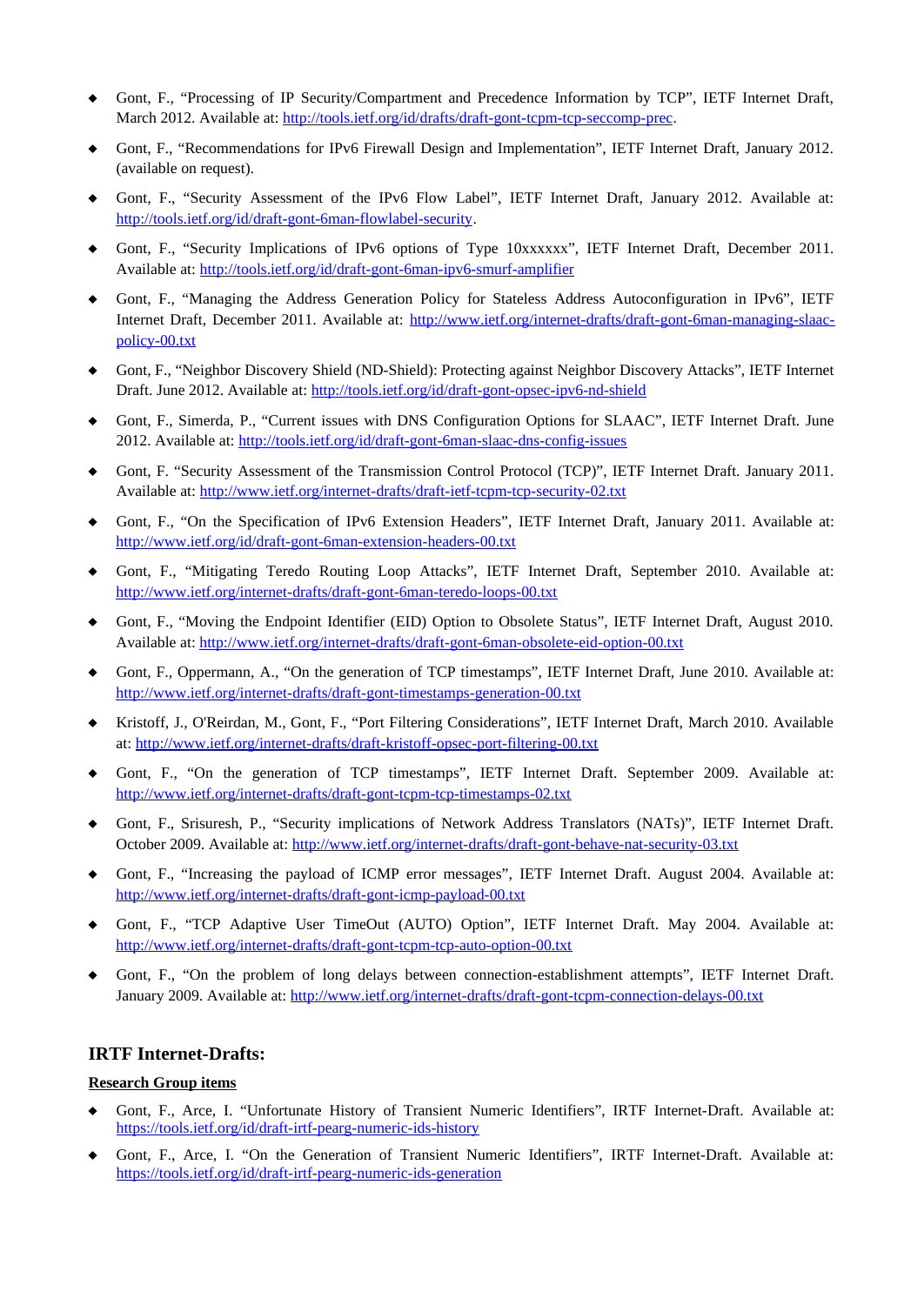### **Refereed Papers:**

- Gont, F., "Improving TCP's Resistance to Blind Attacks through Ephemeral Port Randomization", **Jornadas Chilenas de Computación 2007**, **Workshop de Sistemas Distribuidos y Paralelismo**, November 2007.
- Gont, F., "Improving TCP's Resistance to Blind Attacks through Ephemeral Port Randomization", **CACIC 2007**, **II Workshop de Arquitecturas, Redes y Sistemas Operativos**, October 2007.

### **Web portal articles:**

- Gont, F. "Understanding why IPv6 renumbering problems occur". **TechTarget's SearchNetworking.Techtarget.com** Portal, September 2019. Available at: <https://searchnetworking.techtarget.com/tip/Understanding-why-IPv6-renumbering-problemsoccur>.
- Gont, F., "How IPv6 SLAAC Responds to Renumbering Events". **Internet Society's Deploy360 Program**. February 2019. Available at:<https://www.internetsociety.org/blog/2019/02/slaac-renum-reaction>
- Gont, F. "The evolution of the Let's Encrypt certificate authority". **TechTarget's SearchSecurity.Techtarget.com** Portal, January 2019. Available at: [<https://searchsecurity.techtarget.com/tip/The-evolution-of-the-Lets-Encrypt](https://searchsecurity.techtarget.com/tip/The-evolution-of-the-Lets-Encrypt-certificate-authority)[certificate-authority](https://searchsecurity.techtarget.com/tip/The-evolution-of-the-Lets-Encrypt-certificate-authority)>.
- Gont, F., "DNS-over-TLS in Linux (systemd)". **Internet Society's Deploy360 Program**. December 2018. Available at: [<https://www.internetsociety.org/blog/2018/12/dns-privacy-in-linux-systemd/](https://www.internetsociety.org/blog/2018/12/dns-privacy-in-linux-systemd/)>
- Gont, F., "DNS-over-HTTPS (DoH) Support in Mozilla Firefox". **Internet Society's Deploy360 Program**. December 2018. Available at: <[https://www.internetsociety.org/blog/2018/12/dns-privacy-support-in-mozilla](https://www.internetsociety.org/blog/2018/12/dns-privacy-support-in-mozilla-firefox/)[firefox/](https://www.internetsociety.org/blog/2018/12/dns-privacy-support-in-mozilla-firefox/)>
- Gont, F. "Ensuring P2P apps don't cause network performance issues with IPv6". **TechTarget's SearchNetworking.Techtarget.com** Portal, August 2018. Available at: <[https://searchnetworking.techtarget.com/tip/Ensuring-P2P-apps-dont-cause-network-performance-issues-with-](https://searchnetworking.techtarget.com/tip/Ensuring-P2P-apps-dont-cause-network-performance-issues-with-IPv6) $IPv6$ .
- Gont, F. "Network reconnaissance: How to use SI6 Networks' IPv6 toolkit". **TechTarget's SearchSecurity.Techtarget.com** Portal, August 2018. Available at: <[https://searchsecurity.techtarget.com/tip/Network-reconnaissance-How-to-use-SI6-Networks-IPv6-toolkit>](https://searchsecurity.techtarget.com/tip/Network-reconnaissance-How-to-use-SI6-Networks-IPv6-toolkit).
- Gont, F. "What IPv6 features can be found in the latest specification?". **TechTarget's SearchNetworking.Techtarget.com** Portal, August 2018. Available at: <<https://searchnetworking.techtarget.com/tip/What-IPv6-features-can-be-found-in-the-latest-specification>>.
- Gont, F. "What to do when IPv4 and IPv6 policies disagree". **TechTarget's SearchSecurity.Techtarget.com** Portal, August 2018. Available at: <[https://searchsecurity.techtarget.com/tip/What-to-do-when-IPV4-and-IPv6](https://searchsecurity.techtarget.com/tip/What-to-do-when-IPV4-and-IPv6-policies-disagree) [policies-disagree>](https://searchsecurity.techtarget.com/tip/What-to-do-when-IPV4-and-IPv6-policies-disagree).
- Gont, F. "How hackers use idle scans in port scan attacks". **TechTarget's SearchNetworking.Techtarget.com** Portal, August 2018. Available at: [<https://searchnetworking.techtarget.com/tip/How-hackers-use-idle-scans-in](https://searchnetworking.techtarget.com/tip/How-hackers-use-idle-scans-in-port-scan-attacks)[port-scan-attacks](https://searchnetworking.techtarget.com/tip/How-hackers-use-idle-scans-in-port-scan-attacks)>.
- Gont, F. "Why IPv6 networks create DNS configuration problems". **TechTarget's SearchNetworking.Techtarget.com** Portal, February 2018. Available at: <<http://searchnetworking.techtarget.com/tip/Why-IPv6-networks-create-DNS-configuration-problems>>.
- Gont, F. "How IPv6 deployment affects the security of IoT devices". **TechTarget's InternetOfThingsAgenda.Techtarget.com** Portal. October 2017. Available at: <[http://internetofthingsagenda.techtarget.com/feature/How-IPv6-deployment-affects-the-security-of-IoT-devices>](http://internetofthingsagenda.techtarget.com/feature/How-IPv6-deployment-affects-the-security-of-IoT-devices).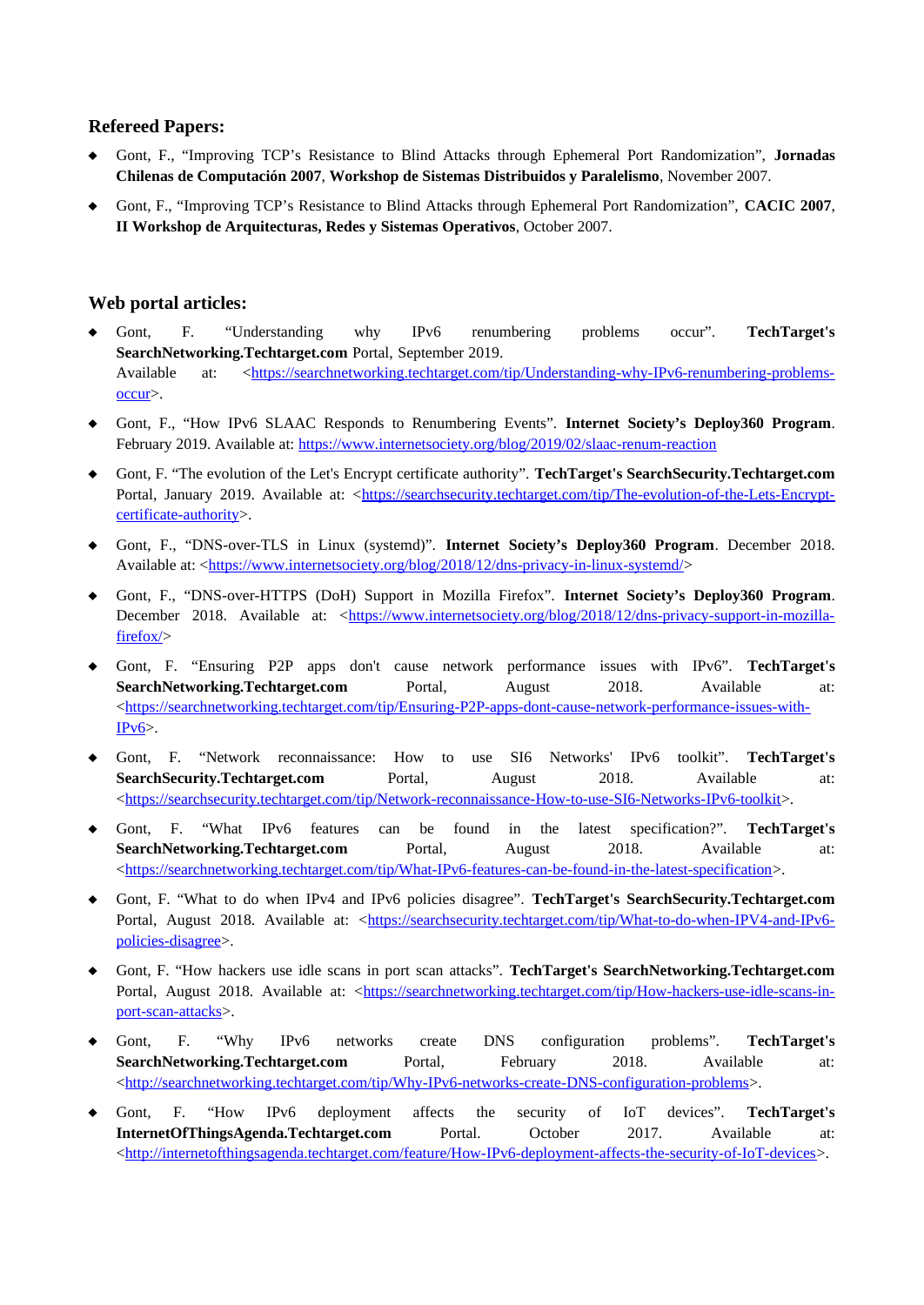- Gont, F. "IPv6 addresses: Stability concerns and usage advice". **TechTarget's SearchSecurity.Techtarget.com** Portal, August 2017. Available at: <[http://searchsecurity.techtarget.com/tip/IPv6-addresses-Stability-concerns-and](http://searchsecurity.techtarget.com/tip/IPv6-addresses-Stability-concerns-and-usage-advice)[usage-advice](http://searchsecurity.techtarget.com/tip/IPv6-addresses-Stability-concerns-and-usage-advice)>
- Gont, F. "IPv6 addresses: Security recommendations for usage". **TechTarget's SearchSecurity.Techtarget.com** Portal, July 2017. Available at: [<http://searchsecurity.techtarget.com/tip/IPv6-addresses-Security](http://searchsecurity.techtarget.com/tip/IPv6-addresses-Security-recommendations-for-usage)[recommendations-for-usage](http://searchsecurity.techtarget.com/tip/IPv6-addresses-Security-recommendations-for-usage)>
- Gont, F. "How to use an interface identifier to check for IPv6 network updates". **TechTarget's** SearchSecurity.Techtarget.com Portal, June 2017. Available at: <[http://searchsecurity.techtarget.com/tip/How](http://searchsecurity.techtarget.com/tip/How-to-use-an-interface-identifier-to-check-for-IPv6-network-updates)[to-use-an-interface-identifier-to-check-for-IPv6-network-updates](http://searchsecurity.techtarget.com/tip/How-to-use-an-interface-identifier-to-check-for-IPv6-network-updates)>
- Gont, F. "IPv6 update: A look at the security and privacy improvements". **TechTarget's SearchSecurity.Techtarget.com** Portal, June 2017. Available at: [<http://searchsecurity.techtarget.com/tip/IPv6](http://searchsecurity.techtarget.com/tip/IPv6-update-A-look-at-the-security-and-privacy-improvements) [update-A-look-at-the-security-and-privacy-improvements](http://searchsecurity.techtarget.com/tip/IPv6-update-A-look-at-the-security-and-privacy-improvements)>
- Gont, F. "Using IPv6 atomic fragments for a denial-of-service attack". **TechTarget's**<br> **SearchSecurity.Techtarget.com** Portal. March 2017. Available at: **SearchSecurity.Techtarget.com** Portal, March 2017. Available at: <[http://searchsecurity.techtarget.com/tip/Using-IPv6-atomic-fragments-for-a-denial-of-service-attack>](http://searchsecurity.techtarget.com/tip/Using-IPv6-atomic-fragments-for-a-denial-of-service-attack)
- Gont, F. "How a single ICMPv6 packet can cause a denial-of-service attack". **TechTarget's SearchSecurity.Techtarget.com** Portal, March 2017. Available at: <[http://searchsecurity.techtarget.com/tip/How](http://searchsecurity.techtarget.com/tip/How-a-single-ICMPv6-packet-can-cause-a-denial-of-service-attack)[a-single-ICMPv6-packet-can-cause-a-denial-of-service-attack>](http://searchsecurity.techtarget.com/tip/How-a-single-ICMPv6-packet-can-cause-a-denial-of-service-attack)
- Gont, F. "How to leverage UDP port scanning as a security scanning tool". **TechTarget's SearchNetworking.Techtarget.com** Portal, February 2017. Available at: <<http://searchnetworking.techtarget.com/tip/How-to-leverage-UDP-port-scanning-as-a-security-scanning-tool>>
- Gont, F. "DNS reverse address mapping: Exploiting the scanning technique". **TechTarget's SearchSecurity.Techtarget.com** Portal, February 2017. Available at: <[http://searchsecurity.techtarget.com/tip/DNS-reverse-address-mapping-Exploiting-the-scanning-technique>](http://searchsecurity.techtarget.com/tip/DNS-reverse-address-mapping-Exploiting-the-scanning-technique)
- Gont, F. "How to use DNS reverse mapping to scan IPv6 addresses". **TechTarget's SearchSecurity.Techtarget.com** Portal, February 2017. Available at: <[http://searchsecurity.techtarget.com/tip/How-to-use-DNS-reverse-mapping-to-scan-IPv6-addresses>](http://searchsecurity.techtarget.com/tip/How-to-use-DNS-reverse-mapping-to-scan-IPv6-addresses)
- Gont, F. "Tips to understand different TCP port-scanning techniques". **TechTarget's SearchNetworking.Techtarget.com** Portal, November 2016. Available at: <<http://searchnetworking.techtarget.com/tip/Tips-to-understand-different-TCP-port-scanning-techniques>>
- Gont, F. "MAC address randomization schemes: Examining the pros and cons". **TechTarget's**<br> **SearchSecurity.Techtarget.com** Portal. November 2016. Available at: **SearchSecurity.Techtarget.com** Portal, November 2016. Available at: <[http://searchsecurity.techtarget.com/tip/MAC-address-randomization-schemes-Examining-the-pros-and-cons>](http://searchsecurity.techtarget.com/tip/MAC-address-randomization-schemes-Examining-the-pros-and-cons)
- Gont, F. "MAC address randomization: Understanding the security benefits". **TechTarget's SearchSecurity.Techtarget.com** Portal, October 2016. Available at: <<http://searchsecurity.techtarget.com/tip/MAC-address-randomization-Understanding-the-security-benefits>>
- Gont, F. "Filtering IPv6 extension headers is sometimes necessary". **TechTarget's SearchNetworking.Techtarget.com** Portal, November 2015. Available at: <<http://searchnetworking.techtarget.com/tip/Filtering-IPv6-extension-headers-is-sometimes-necessary>>
- Gont, F. "IPv6 filtering threatens impact of new protocol". **TechTarget's SearchNetworking.Techtarget.com** Portal, September 2015. Available at: <[http://searchnetworking.techtarget.com/tip/IPv6-filtering-threatens-impact](http://searchnetworking.techtarget.com/tip/IPv6-filtering-threatens-impact-of-new-protocol)[of-new-protocol](http://searchnetworking.techtarget.com/tip/IPv6-filtering-threatens-impact-of-new-protocol)>
- Gont, F. "How to perform IPv6 network reconnaissance". **TechTarget's SearchSecurity.Techtarget.com** Portal, July 2015. Available at: <http://searchsecurity.techtarget.com/tip/How-to-perform-IPv6-network-reconnaissance>
- Gont, F. "How to evaluate IPv6 network security with SI6 Networks IPv6 Toolkit". **TechTarget's SearchSecurity.Techtarget.com** Portal, February 2015. Available at: <[http://searchsecurity.techtarget.com/tip/How-to-evaluate-IPv6-network-security-with-SI6-Networks-IPv6-](http://searchsecurity.techtarget.com/tip/How-to-evaluate-IPv6-network-security-with-SI6-Networks-IPv6-Toolkit) [Toolkit](http://searchsecurity.techtarget.com/tip/How-to-evaluate-IPv6-network-security-with-SI6-Networks-IPv6-Toolkit)>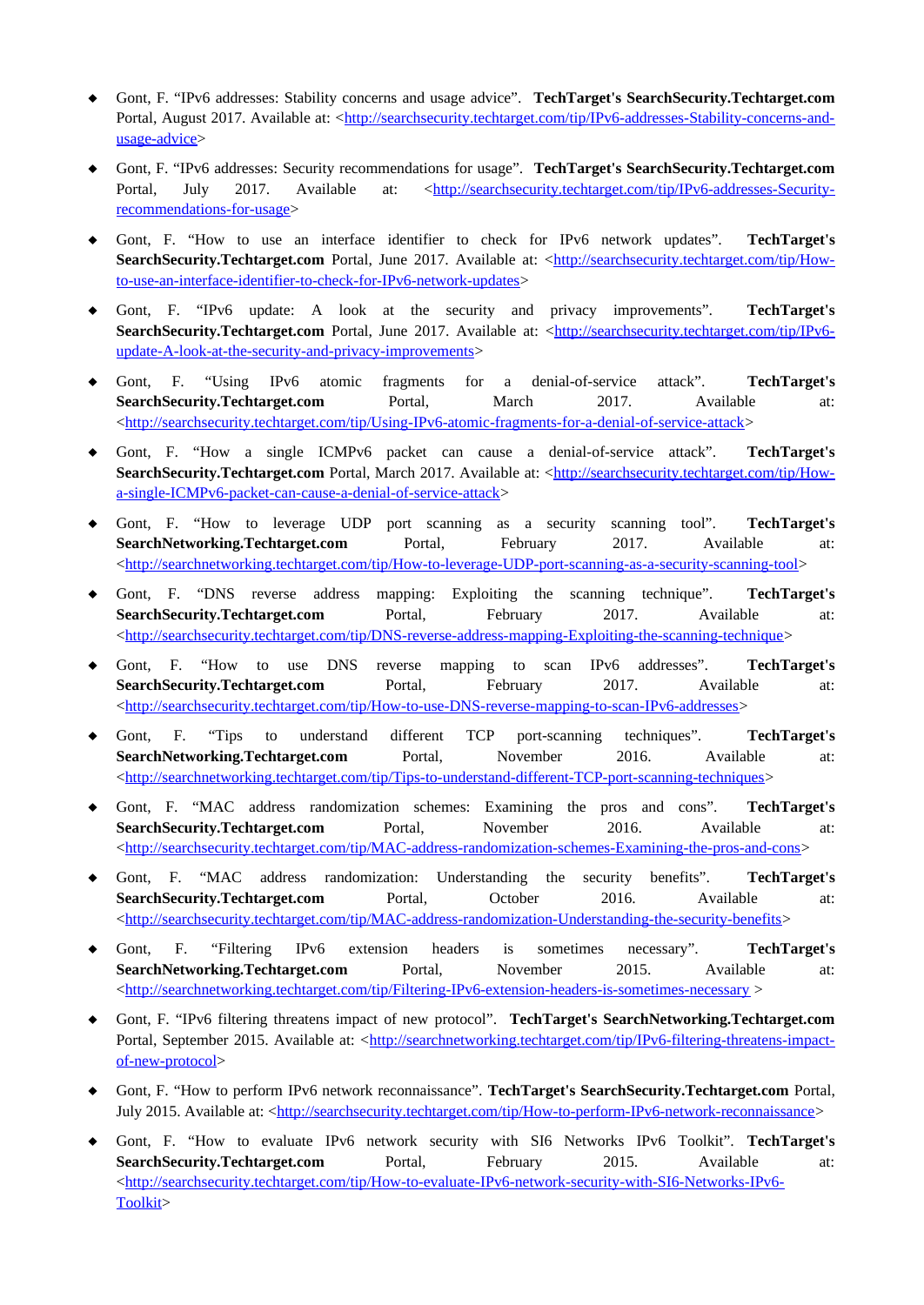- Gont, F. "IPv6 attack attempts and how to mitigate them". **TechTarget's SearchNetworking.Techtarget.com** Portal, February 2015. Available at: <[http://searchnetworking.techtarget.com/tip/IPv6-attack-attempts-and-how-to](http://searchnetworking.techtarget.com/tip/IPv6-attack-attempts-and-how-to-mitigate-them)[mitigate-them](http://searchnetworking.techtarget.com/tip/IPv6-attack-attempts-and-how-to-mitigate-them)>
- Gont, F. "Mitigating IPv6 neighbor discovery attacks". **TechTarget's SearchNetworking.Techtarget.com** Portal, February 2015. Available at: [<http://searchnetworking.techtarget.com/tip/Mitigating-IPv6-neighbor](http://searchnetworking.techtarget.com/tip/Mitigating-IPv6-neighbor-discovery-attacks)[discovery-attacks](http://searchnetworking.techtarget.com/tip/Mitigating-IPv6-neighbor-discovery-attacks)>
- Gont, F. "How to protect your IPv6 address management". **TechTarget's SearchNetworking.Techtarget.com** Portal, January 2015. Available at: <[http://searchnetworking.techtarget.com/tip/How-to-protect-your-IPv6-address](http://searchnetworking.techtarget.com/tip/How-to-protect-your-IPv6-address-management)[management](http://searchnetworking.techtarget.com/tip/How-to-protect-your-IPv6-address-management)>
- Gont, F. "How to avoid IPv6 neighbor discovery threats". **TechTarget's SearchNetworking.Techtarget.com** Portal, January 2015. Available at: [<http://searchnetworking.techtarget.com/tip/How-to-avoid-IPv6-neighbor](http://searchnetworking.techtarget.com/tip/How-to-avoid-IPv6-neighbor-discovery-threats)[discovery-threats>](http://searchnetworking.techtarget.com/tip/How-to-avoid-IPv6-neighbor-discovery-threats)
- Gont, F. "IPv6 extension headers and security: Analyzing the risk". **TechTarget's SearchSecurity.Techtarget.com** Portal, December 2014. Available at: <[http://searchsecurity.techtarget.com/tip/IPv6-extension-headers-and-security-Analyzing-the-risk>](http://searchsecurity.techtarget.com/tip/IPv6-extension-headers-and-security-Analyzing-the-risk)
- Gont, F. "Understanding security flaws in IPv6 addressing schemes". **TechTarget's** SearchSecurity.Techtarget.com Portal, December 2014. Available at: <<http://searchsecurity.techtarget.com/tip/Understanding-security-flaws-in-IPv6-addressing-schemes>>
- Gont, F. "IPv6 addressing requires special attention to ensure security". **TechTarget's SearchNetworking.Techtarget.com** Portal, June 2013. Available at: <[http://searchnetworking.techtarget.com/tip/IPv6-addressing-requires-special-attention-to-ensure-security>](http://searchnetworking.techtarget.com/tip/IPv6-addressing-requires-special-attention-to-ensure-security)
- Gont, F. "Address IPv6 security before your time runs out", **TechTarget's SearchSecurity.com** Portal. April 2013. Available at: <[http://searchsecurity.techtarget.com/feature/Address-IPv6-security-before-your-time-runs](http://searchsecurity.techtarget.com/feature/Address-IPv6-security-before-your-time-runs-out) $out$ .
- Gont, F. "How to avoid security issues with VPN leaks on dual-stack networks", **TechTarget's** SearchSecurity.com Portal. January 2013. Available at: [<http://searchsecurity.techtarget.com/tip/How-to-avoid](http://searchsecurity.techtarget.com/tip/How-to-avoid-security-issues-with-VPN-leaks-on-dual-stack-networks)[security-issues-with-VPN-leaks-on-dual-stack-networks](http://searchsecurity.techtarget.com/tip/How-to-avoid-security-issues-with-VPN-leaks-on-dual-stack-networks)>.
- Gont, F., "Analysis: Vast IPv6 address space actually enables IPv6 attacks", **TechTarget's SearchSecurity.com** Portal. June 2012. Available at: http://searchsecurity.techtarget.com/tip/Analysis-Vast-IPv6-address-space-actuallyenables-IPv6-attacks
- Gont, F., "IPv6 First Hop Security", **TechTarget's SearchEnterpriseWAN.com** Portal, January 2012. Available at:<http://searchenterprisewan.techtarget.com/tip/First-hop-security-in-IPv6>
- Gont, F., "IPv6 firewall security: Fixing issues introduced by the new protocol", **TechTarget's SearchEnterpriseWAN.com** Portal, November 2011. Available at: <http://searchenterprisewan.techtarget.com/tip/IPv6-firewall-security-Fixing-issues-introduced-by-the-new-protocol>
- Gont, F., "Requirements for secure IPv6 deployments include better IPv6 tester tools", **TechTarget's** SearchSecurity.com Portal. July 2011. Available at: [http://searchsecurity.techtarget.com/tip/Requirements-for](http://searchsecurity.techtarget.com/tip/Requirements-for-secure-IPv6-deployments-include-better-IPv6-tester-tools)[secure-IPv6-deployments-include-better-IPv6-tester-tools](http://searchsecurity.techtarget.com/tip/Requirements-for-secure-IPv6-deployments-include-better-IPv6-tester-tools)
- Gont, F., "IPv6 security issues: IPv6 transition mechanisms", **TechTarget's SearchSecurity.com** Portal. June 2011. Available at: <http://searchsecurity.techtarget.com/tip/IPv6-security-issues-IPv6-transition-mechanisms>
- Gont, F., "IPv6 myths: Debunking misconceptions regarding IPv6 security features", **TechTarget's** SearchSecurity.com Portal. May 2011. Available at: [http://searchsecurity.techtarget.com/tip/IPv6-myths-](http://searchsecurity.techtarget.com/tip/IPv6-myths-Debunking-misconceptions-regarding-IPv6-security-features)[Debunking-misconceptions-regarding-IPv6-security-features](http://searchsecurity.techtarget.com/tip/IPv6-myths-Debunking-misconceptions-regarding-IPv6-security-features)
- Gont, F., "Why IPv6 won't rid the Internet of Network Address Translation", **TechTarget's SearchEnterpriseWAN.com** Portal, January 2011. Available at: <http://searchenterprisewan.techtarget.com/tip/Why-IPv6-wont-rid-the-Internet-of-Network-Address-Translation>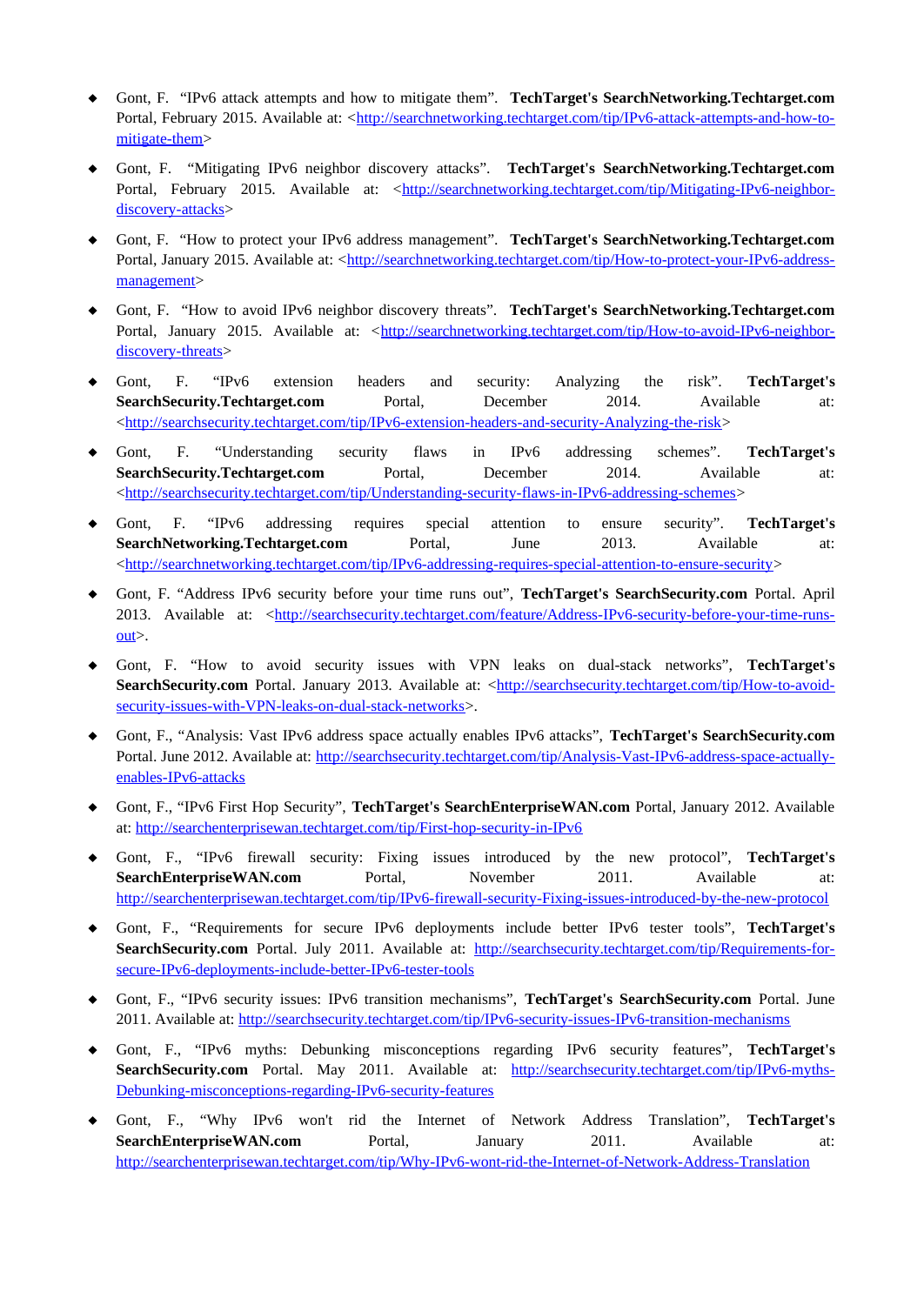### **Magazine Articles:**

- Gont, F. "Randomización de puertos TCP efímeros", **Revista @rroba**, Editorial Megamultimedia, Spain. May 2007.
- Gont, F. "Ataques de reseteo de conexión contra TCP", **Revista @rroba**, Editorial Megamultimedia, Spain. March 2007.
- Gont, F. "Trucos con el campo 'Identificación' del Protocolo de Internet (IP)", **Revista @rroba**, Editorial Megamultimedia, Spain. December 2006.
- Gont, F. "Escaneo anónimo de puertos", **Revista @rroba**, Editorial Megamultimedia, Spain. October 2006.
- Gont, F. "Evasión de Sistemas de Detección de Intrusos en Red", **Revista @rroba**, Editorial Megamultimedia, Spain. July 2006.
- Gont, F. "Sniffeando redes con tcpdump (tercera parte)", **Revista @rroba**, Editorial Megamultimedia, Spain. March 2006.
- Gont, F. "Sniffeando redes con tcpdump (segunda parte)", **Revista @rroba**, Editorial Megamultimedia, Spain. February 2006.
- Gont F., "Sniffeando redes con tcpdump (primera parte)", **Revista @rroba**, Editorial MegaMultimedia, Spain. January 2006.
- Gont F., "La política detrás de las vulnerabilidades", **Revista @rroba**, Editorial MegaMultimedia, Spain. December 2005.
- Gont F., "Investigando el Sistema de Nombres de Dominio (DNS)", **Revista @rroba**, Editorial MegaMultimedia, Spain. September 2005.
- Gont F., "El Sistema de Nombres de Dominio (DNS)", **Revista @rroba**, Editorial MegaMultimedia, Spain. August 2005.
- Gont F., "El servicio 'whois'", **Revista @rroba**, Editorial MegaMultimedia, Spain. Julio 2005.
- Gont F., "Rastreando spammers", **Revista @rroba**, Editorial MegaMultimedia, Spain. June 2005.
- Gont F., "El ataque SYN-flood", **Revista @rroba**, Editorial MegaMultimedia, Spain. May 2005.
- Gont F., "El ataque contra el mecanismo Path-MTU Discovery", **Revista @rroba**, Editorial MegaMultimedia, Spain. April 2005.
- Gont, F., "El ataque 'ICMP Source Quench'", **Revista @rroba**, Editorial MegaMultimedia, Spain. March 2005.
- Gont, F., "El ataque 'blind connection-reset'", **Revista @rroba**, Editorial MegaMultimedia, Spain. February 2005.

### **Conference presentations**

**Note:** All the slides for my presentations are available at: <<https://www.gont.com.ar/presentations>> and <<https://www.si6networks.com/presentations>>

- ◆ "Panel Discussion on IPv6 Extension Headers". **Connections 2022**, April 7-8, 2022. Online event. [\[video](https://youtu.be/ZdK3S-_plfw?t=4825)]
- "Reconocimiento de redes IPv6". **Ekoparty Hackademy** masterclass, March 17, 2022. Online event.
- "Improving the Reaction of IPv6 SLAAC to Renumbering Events". **PLNOG 2022**, March 8-9, 2022. Online event.
- "Implicancias de Seguridad y Privacidad del Direccionamiento IPv6", **Security Day 2022**. January 29, 2022. Online event.
- "Update on IETF publications". **UK IPv6 Council Annual Meeting**, December 7, 2021. Online event.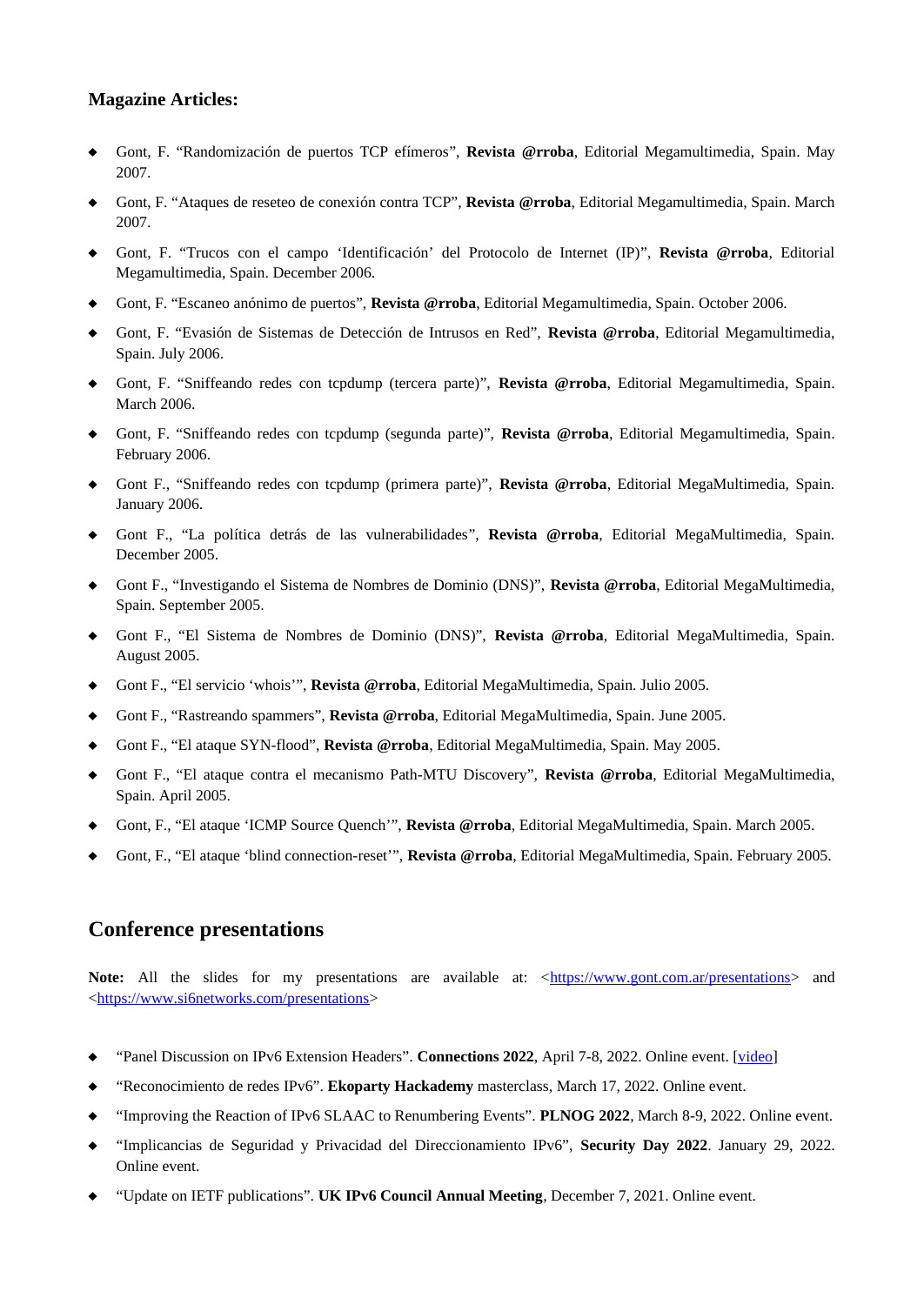- "State of the Art in IPv6 Security". **THE H@CK SUMMIT**, November 5, 2021. Online event.
- "Improving the Reaction of Customer Edge Routers to IPv6 Renumbering Events". **NANOG 83**, November 1-3, 2021, Minneapolis, **U.S.A.**
- "Operational Implications of IPv6 Packets with Extension Headers". **NANOG 83**, November 1-3, 2021, Minneapolis, **U.S.A.**
- "Operational Implications of IPv6 Packets with Extension Headers". **LACNIC 36**, October 11-15, 2021. Online event.
- "Improving the Reaction of Customer Edge Routers to IPv6 Renumbering Events". **LACNIC 36**, October 11-15, 2021. Online event.
- "IPv6 Extension Headers in the Real World". **LACNIC 35**, May 12-14, 2021. Online event.
- "RFC 8981: Temporary Address Extensions for IPv6 SLAAC". **LACNIC 35,** May 12-14, 2021. Online event.
- "Port Randomization in the Network Time Protocol Version 4". **IETF 105**, NTP WG. July 20-26, 2019. Montreal, **Canada**.
- "Security and Privacy Implications of Numeric Identifiers Employed in Network Protocols". **IETF 105**, PEARG. July 20-26, 2019. Montreal, **Canada**.
- "Hacking IPv6 Networks v5.0" (training course). Hack In Paris 2019. June 16-18, 2019. Paris, **France**.
- "Privacidad en el DNS". **LACNIC 31**. May 6-10, 2019. Punta Cana, **Dominican Republic**.
- "SLAAC's Reaction to Renumbering Events". IETF 104, 6man Working Group. March 23-29, 2019. Prague, **Czech Republic**.
- "Security and Privacy Implications of Numeric Identifiers Employed in Network Protocols". **IETF 104**. March 23- 29, 2019. Prague, **Czech Republic**.
- "SLAAC's Reaction to Renumbering Events". **IETF 104**, v6ops Working Group. March 23-29, 2019. Prague, **Czech Republic**.
- "Privacy Extensions for Stateless Address Autoconfiguration in IPv6". **IETF 104**. March 23-29, 2019. Prague, **Czech Republic**.
- "What are the IPv6 news from the IETF?". **NGI @ Troopers 2019** . March 18-19, 2019. Heidelberg, **Germany**.
- "SI6 Toolkit v3.0". **NGI @ Troopers 2019** . March 18-19, 2019. Heidelberg, **Germany**.
- "Network Reconnaissance in IPv6" (training course). **Security Day 2018**. December 2018. Guayaquil, **Ecuador**.
- "Despliegue de Redes IPv6 Seguras" (training course). **Claro Ecuador**. December 2018. Guayaquil, **Ecuador**.
- "Hacking IPv6 Networks v5.0" (training course). **Hack In Paris 2018**. June 25-29, 2018. Paris, **France**.
- "Knockin' on IPv6 Doors". **Hack In Paris 2018**. June 25-29, 2018. Paris, **France**.
- "IPv6 Security: How did we get here?". **PHDays 2018**. May 15-16, 2018. Moscow, **Russian Federation**.
- "Advances in IPv6 Network Reconnaissance". **x33fcon 2018**. May 7-8, 2018. Gdynia, **Poland**.
- "Estado de Despliegue de IPv6 en Servicios de Internet para la Región de Latinoamérica y Caribe (LAC)". **LACNIC 29**. Abril 30 - Mayo 4, 2018. Ciudad de Panamá, **Panama**.
- "Advances in IPv6 Network Reconnaissance". **LACNIC 29**. Abril 30 Mayo 4, 2018. Ciudad de Panamá, **Panama**.
- "Advances in IPv6 Network Reconnaissance ". **NGI @ Troopers 2018** . March 12-13, 2018. Heidelberg, **Germany**.
- "Knockin' on IPv6 Doors ". **NGI @ Troopers 2018** . March 12-13, 2018. Heidelberg, **Germany**.
- "Knockin' on IPv6 Doors". **Hack In Paris 2018**. June 25-29, 2018. Paris, **France**.
- "IPv6 Security: How did we get here?". **PHDays 2018**. May 15-16, 2018. Moscow, **Russian Federation**.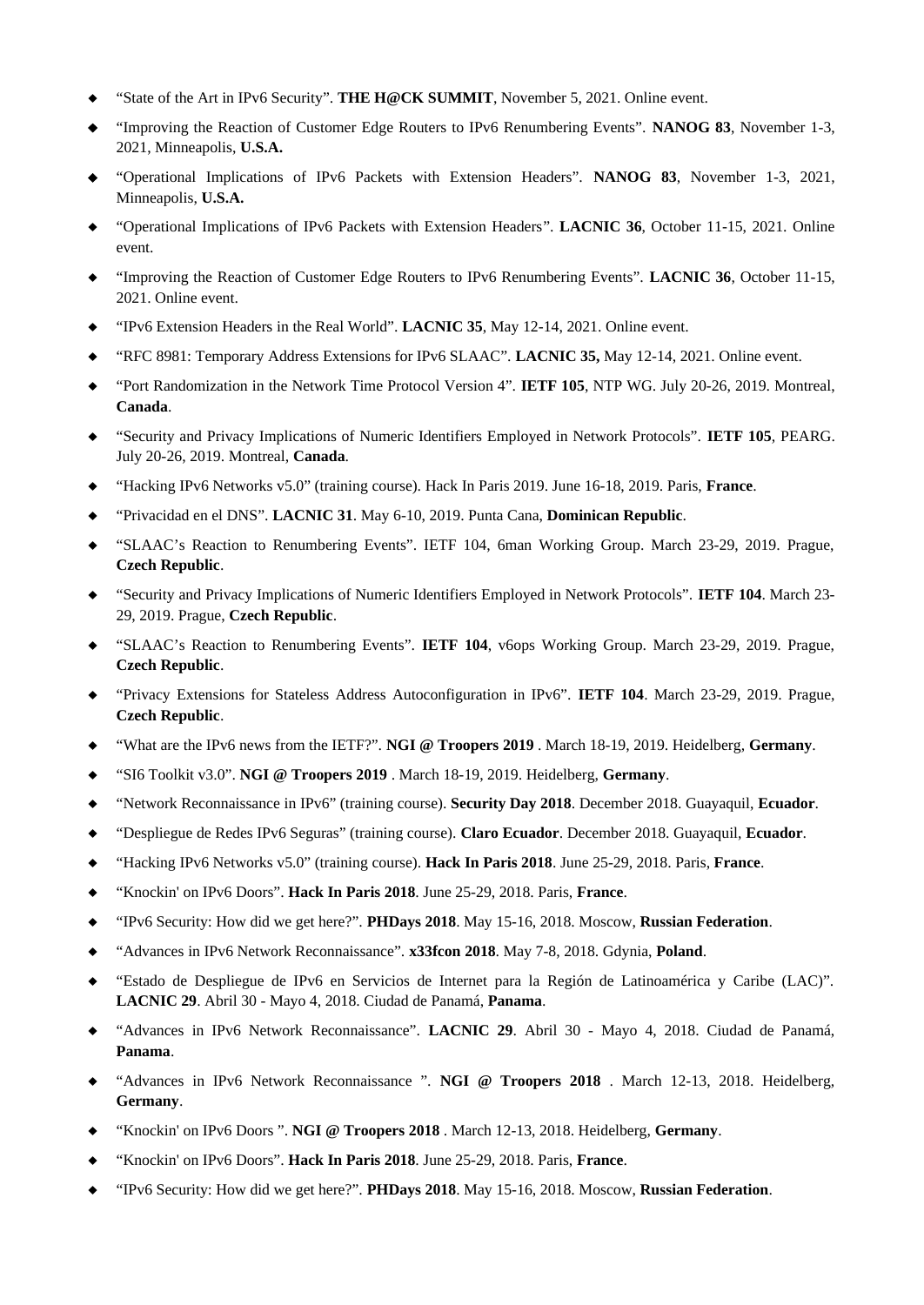- "Advances in IPv6 Network Reconnaissance". **x33fcon 2018**. May 7-8, 2018. Gdynia, **Poland**.
- "Estado de Despliegue de IPv6 en Servicios de Internet para la Región de Latinoamérica y Caribe (LAC)". **LACNIC 29**. Abril 30 - Mayo 4, 2018. Ciudad de Panamá, **Panama**.
- "Advances in IPv6 Network Reconnaissance". **LACNIC 29**. Abril 30 Mayo 4, 2018. Ciudad de Panamá, **Panama**.
- "Advances in IPv6 Network Reconnaissance ". **NGI @ Troopers 2018** . March 12-13, 2018. Heidelberg, **Germany**.
- "Knockin' on IPv6 Doors ". **NGI @ Troopers 2018** . March 12-13, 2018. Heidelberg, **Germany**.
- "Hacking Smart Home Devices". **H2HC 2017**. October 21-22, 2017. Sao Paulo, **Brazil**.
- "How IPv6 may affect IoT Security". **FIRST TC**. September 18, 2017. Montevideo, **Uruguay**.
- "Network Reconnaissance in IPv6". **PHDays VII**. May 23-24, 2017. Moscow, **Russia**.
- "IPv6 Security Tools". **UK IPv6 Council Security Workshop**. July 12, 2017. London, **United Kingdom**.
- "Recent IPv6 Security Standardization Efforts". **UK IPv6 Council Security Workshop**. July 12, 2017. London, **United Kingdom**.
- "State of the Art in IPv6 Attack & Defense". **Africa Internet Summit 2017**. May 21 June 2, 2017. Nairobi, **Kenya**.
- "Advanced IPv6 Network Reconnaissance". **Africa Internet Summit 2017**. May 21 June 2, 2017. Nairobi, **Kenya**.
- "IPv6 Security Workshop". **Africa Internet Summit 2017**. May 21 June 2, 2017. Nairobi, **Kenya**.
- "Hacking TP-Link Devices". **NGI @ Troopers 17**. March 20-24, 2017. Heidelberg, **Germany**.
- "IPv6: Motivación, mitos, y desafíos". **ITEC**. September 6, 2016. Rio Cuarto, Córdoba, **Argentina**.
- "Introducción y Experiencias en el IETF". **ITEC**. September 6, 2016. Rio Cuarto, Córdoba, **Argentina**.
- "Seguridad IPv6". **Universidad Nacional de Rio Cuarto (UNRC)**. August 25, 2016. Rio Cuarto, Córdoba, **Argentina**.
- "Introducción y Experiencias en el IETF". **Universidad Nacional de Rio Cuarto (UNRC)**. August 25, 2016. Rio Cuarto, Córdoba, **Argentina**.
- "Seguridad y Privacidad en Direccionamiento IPv6". #**1HackParaLosChicos 2016**. August 26, 2016. Córdoba, **Argentina**.
- "Advanced IPv6 Security" (training course). June 20, 23, and 24, 2016. Ljubljana, **Slovenia**.
- "Hacking IPv6 Networks -- with Hands-on Lab" (training course). **IPv6 Business Conference**. June 17, 2016. Zürich, **Switzerland**.
- "Hacking IPv6 Networks v4.0" (training course). June 13-15, 2016. Ljubljana, **Slovenia**.
- "Advanced IPv6 Network Reconnaissance". **IPv6 Business Conference**. June 16, 2016. Zürich, **Switzerland**.
- "Security and Privacy Implications of Numeric Identifiers Employed in Network Protocols". **IETF 95**. April 3-8, 2016. Buenos Aires, **Argentina**.
- "Requirements for IPv6 Enterprise Firewalls". **IETF 95**. April 3-8, 2016. Buenos Aires, **Argentina**.
- "Network Ingress Filtering: Defeating Attacks which employ Forged ICMP/ICMPv6 Error Messages". **IETF 95**. April 3-8, 2016. Buenos Aires, **Argentina**.
- "On Firewalls in Network Security". I**ETF 95**. April 3-8, 2016. Buenos Aires, **Argentina**.
- "Operational Implications of IPv6 Packets with Extension Headers". **IETF 95**. April 3-8, 2016. Buenos Aires, **Argentina**.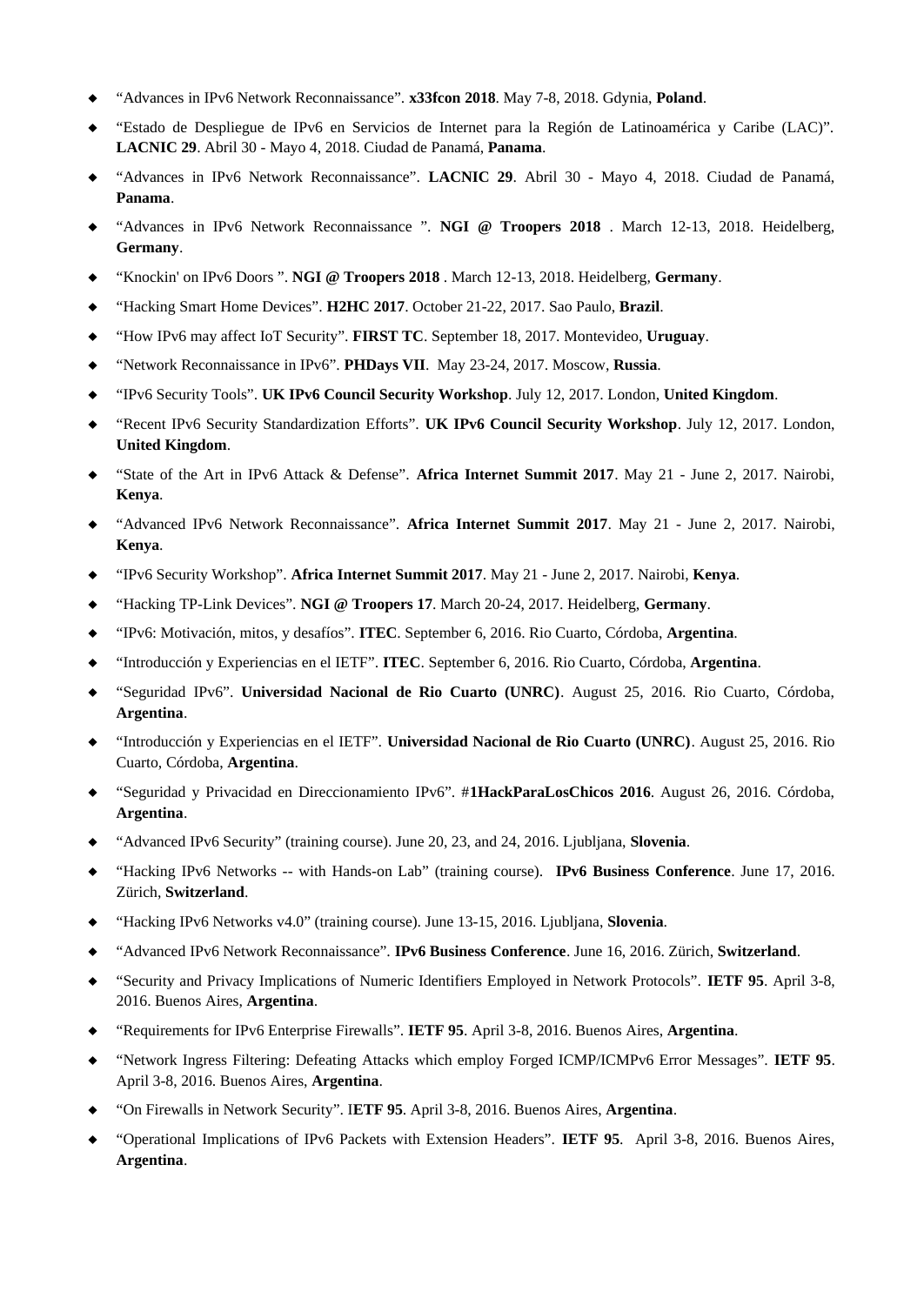- "Estructura de la IETF y el Proceso de Estandares de Internet". **IETF 95**. April 3-8, 2016. Buenos Aires, **Argentina**.
- "Advanced IPv6 Network Reconnaissance". **IPv6 Security Summit @ Troopers16**. March 14-15, 2016. Heidelberg, **Germany**.
- "Recent IPv6 Standardization Efforts". **IPv6 Security Summit @ Troopers16**. March 14-15, 2016. Heidelberg, **Germany**.
- "Reconocimiento de Redes IPv6". **Security Day 2015**. December 18, 2015. Guayaquil, **Ecuador.**
- "Desafíos en Seguridad IPv6". **Security Day 2015**. December 18, 2015. Guayaquil, **Ecuador**.
- "Security and Privacy in Internet Protocols" (invited presentation). **NAIST**. November 12, 2015. Nara, **Japan**.
- "Security Implications of IPv6 Addressing". **LACNOG 2015**. Sep 28-Oct 2, 2015. Bogota, **Colombia**.
- "On Firewalls in Network Security". **IETF 94**. November 1-6, 2015. Yokohama, **Japan**.
- "Operational Implications of IPv6 Packets with Extension Headers". **IETF 94**. November 1-6, 2015. Yokohama, **Japan**.
- "Observations on the Dropping of Packets with IPv6 Extension Headers in the Real World". **IETF 94**. November 1-6, 2015. **Yokohama, Japan**.
- "IPv6 Universal Extension Header". **IETF 94**. November 1-6, 2015. Yokohama, **Japan**.
- "Transmission and Processing of IPv6 Options". **IETF 94**. November 1-6, 2015. Yokohama, **Japan**.
- "Transmission and Processing of IPv6 Options". **IETF 93**. July 19-24, 2015. Prague, **Czech Republic**.
- "Desafíos en Seguridad IPv6 ". **CIBER 2015** . October 6-7, 2015. Buenos Aires, **Argentina.**
- "Seguridad IPv6"**. LACNOG 2015**. Sep 28-Oct 2, 2015. Bogota, **Colombia.**
- "State of the Art in IPv6 Attack & Defense" (training course). **IPv6 Business Conference**. June 18, 2015. Zürich, **Switzerland**.
- "Hacking IPv6 Networks v3.0" (training course). June 15-17, 2015. Ljubljana, **Slovenia**.
- "IPv6 Extension Headers in the Wild". **10th SLO IPv6 Summit**. June 9th, 2015. Ljubljana, **Slovenia**.
- "Reflections on IPv6 Security". **10th SLO IPv6 Summit**. June 9th, 2015. Ljubljana, **Slovenia**.
- "Advanced IPv6 Hacking" (training course). June 8, 11, & 12, 2015. Ljubljana, **Slovenia**.
- "Security Assessment and Troubleshooting with SI6 IPv6 Toolkit v2.0 (Guille)". **FLIP6 2015**. Mayo 18-22, 2015. Lima, **Peru**.
- "Recent Advances in IPv6 Security". **FLIP6 2015**. Mayo 18-22, 2015. Lima, **Peru**.
- "Introducción y Experiencias en el IETF". **III Encuentro Nacional de Técnicos (CABASE)**. April 20-21, 2015. Buenos Aires, **Argentina**.
- "Recommendations on filtering of IPv6 packets containing IPv6 Extension Headers". **IETF 92**. March 22-27, 2015. Dallas, Texas, **U.S.A.**
- "Observations on IPv6 EH Filtering in the Real World". **IETF 92**. March 22-27, 2015. Dallas, Texas, **U.S.A.**
- "Transmission and Processing of IPv6 Options". **IETF 92**. March 22-27, 2015. Dallas, Texas, **U.S.A.**
- "Current Issues with DNS Configuration Options for SLAAC". **IETF 92**. March 22-27, 2015. Dallas, Texas, **U.S.A.**
- "Network Ingress Filtering: Defeating Attacks which employ Forged ICMP/ICMPv6 Error Messages". **IETF 92**. March 22-27, 2015. Dallas, Texas, **U.S.A.**
- "New Features in the SI6 Networks' IPv6 Toolkit". **IPv6 Security Summit 2015**. March 16-17, 2015. Heidelberg, **Germany**.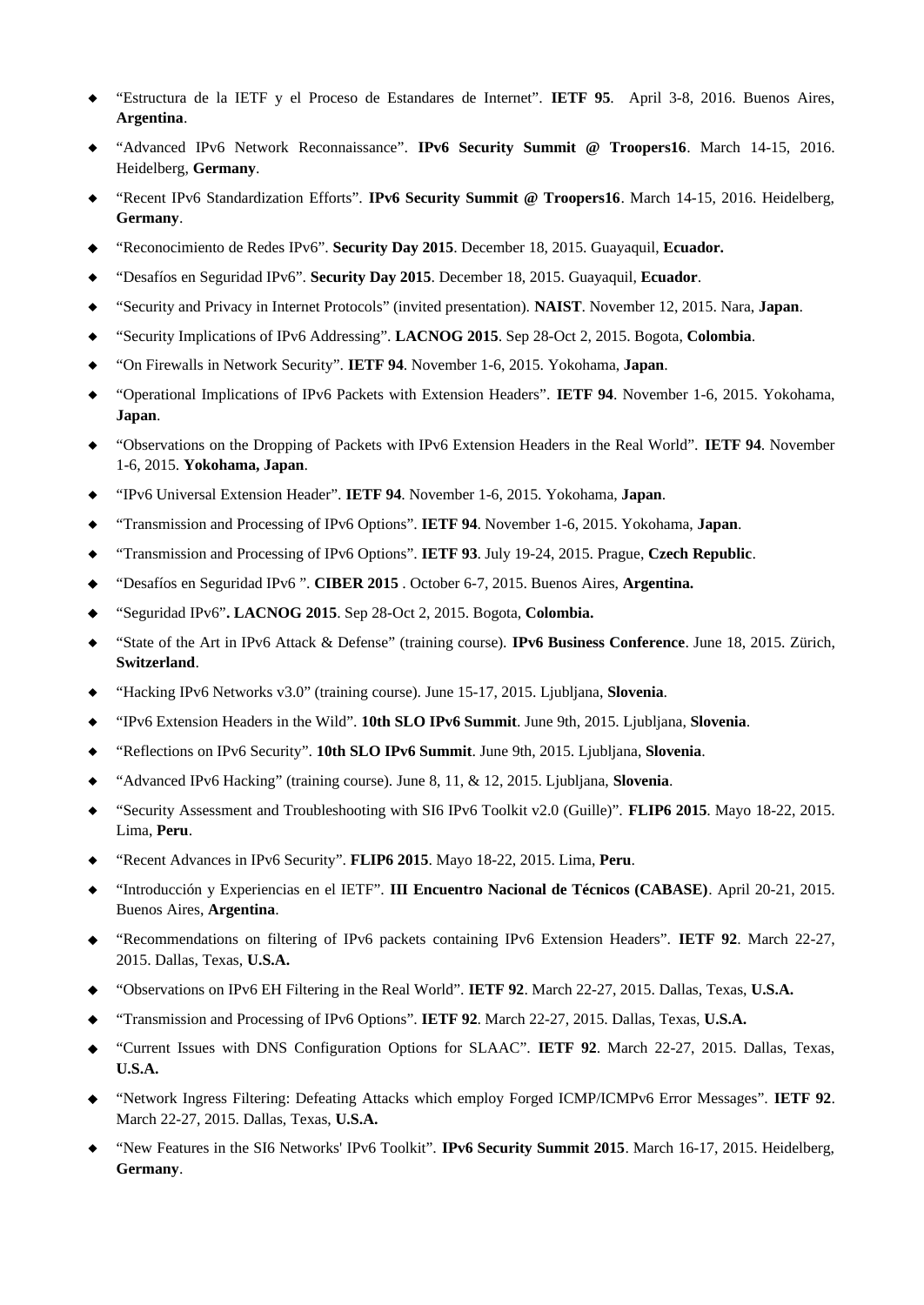- "Recent IPv6 Security Standardization Efforts". **IPv6 Security Summit 2015**. March 16-17, 2015. Heidelberg, **Germany**.
- "State of the Art in IPv6 Attack & Defense". **IT-DEFENSE 2015**. February 4-6, 2015. Leipzig, **Germany**.
- "Hacking IPv6 Networks v3.0" (training course). **IT-DEFENSE 2015**. February 4-6, 2015. Leipzig, **Germany**.
- "IPv6 Extension Headers in the Real World". **IETF 91**. November 9-14, 2014. Honolulu, Hawaii, **U.S.A.**
- "Transmission and Processing of IPv6 Options". **IETF 91**. November 9-14, 2014. Honolulu, Hawaii, **U.S.A.**
- "Deprecating the Generation of IPv6 Atomic Fragments". **IETF 91**. November 9-14, 2014. Honolulu, Hawaii, **U.S.A.**
- "Recommendation on Stable IPv6 Interface Identifiers" (6lo wg). **IETF 91**. November 9-14, 2014. Honolulu, Hawaii, **U.S.A.**
- "Recommendation on Stable IPv6 Interface Identifiers" (6man wg). **IETF 91**. November 9-14, 2014. Honolulu, Hawaii, **U.S.A.**
- "IPv6 Extension Headers in the Real World v3.0". **IEPG 91**. November 9, 2014. Honolulu, Hawaii, **U.S.A.**
- "IPv6-related work at the IETF". LACNOG meeting, **LACNIC 22**. October 27-31, 2014. Santiago, **Chile**.
- "State of the Art in IPv6 Security". **H2HC 2014**. October 18-19, 2014. Sao Paulo, **Brazil**.
- "Network Security Defense". **8th Regional CaribNOG Meeting**. September 29-October 3, 2014. Willemstad, **Curacao**.
- "Security Implications of IPv6 Addressing". **IEAR 2014**. September 5, 2014. Buenos Aires, **Argentina**.
- "Recommendations on filtering of IPv6 packets containing IPv6 Extension Headers". **IETF 90**. July 20-25, 2014. Toronto, **Canada**.
- "Requirements for IPv6 Enterprise Firewalls". **IETF 90**. July 20-25, 2014. Toronto, **Canada**.
- "IPv6 Extension Headers in the Real World v2.0". **IEPG 90**. July 20, 2014. Toronto, **Canada**.
- "IPv6 Toolkit v2.0". **IEPG 90**. July 20, 2014. Toronto, **Canada**.
- "IPv6 Security & Hacking" (training course). June 9-11, 2014. Ljubljana, **Slovenia**.
- "Most Recent Advances in IPv6 Security". **IPv6 Summit 2014**. June 12, 2014. Ljubljana, **Slovenia**.
- "IPv6 Network Security Assessment and Trouble-shooting". **IPv6 Summit 2014**. June 12, 2014. Ljubljana, **Slovenia**.
- "IPv6 Fragmentation and IPv6 Extension Headers in the Real World". **IPv6 Kongress 2014**. May 22-23, 2014 . Frankfurt, **Germany**.
- "IPv6 Fragmentation and IPv6 Extension Headers in the Real World". **FLIP6**, LACNIC 21. May 4-9, 2014. Cancun, **Mexico**.
- "Practical Security Assessment of IPv6 Networks and Devices". **IPv6 Security Summit**, Troopers 14. March 17- 18, 2014. Heidelberg, **Germany**.
- "Recent IPv6 Security Standardization Efforts". **IPv6 Security Summit**, Troopers 14. March 17-18, 2014. Heidelberg, **Germany**.
- "Recommendation on Stable IPv6 Interface Identifiers". **IETF 89**. March 2-7, 2014. London, **U.K.**
- "IPv6 Universal Extension Header". **IETF 89**. March 2-7, 2014. London, **U.K.**
- "A Small Update on the Use of IPv6 Extension Headers". **IEPG 89**. March 2, 2014. London, **U.K.**
- "Advances in IPv6 Security" (Remote presentation). **SP Security Forum**. February 7, 2014. Brussels, **Belgium**.
- "Security Implications of IPv6 Addressing" (Remote presentation). **SP Security Forum**. February 7, 2014. Brussels, **Belgium**.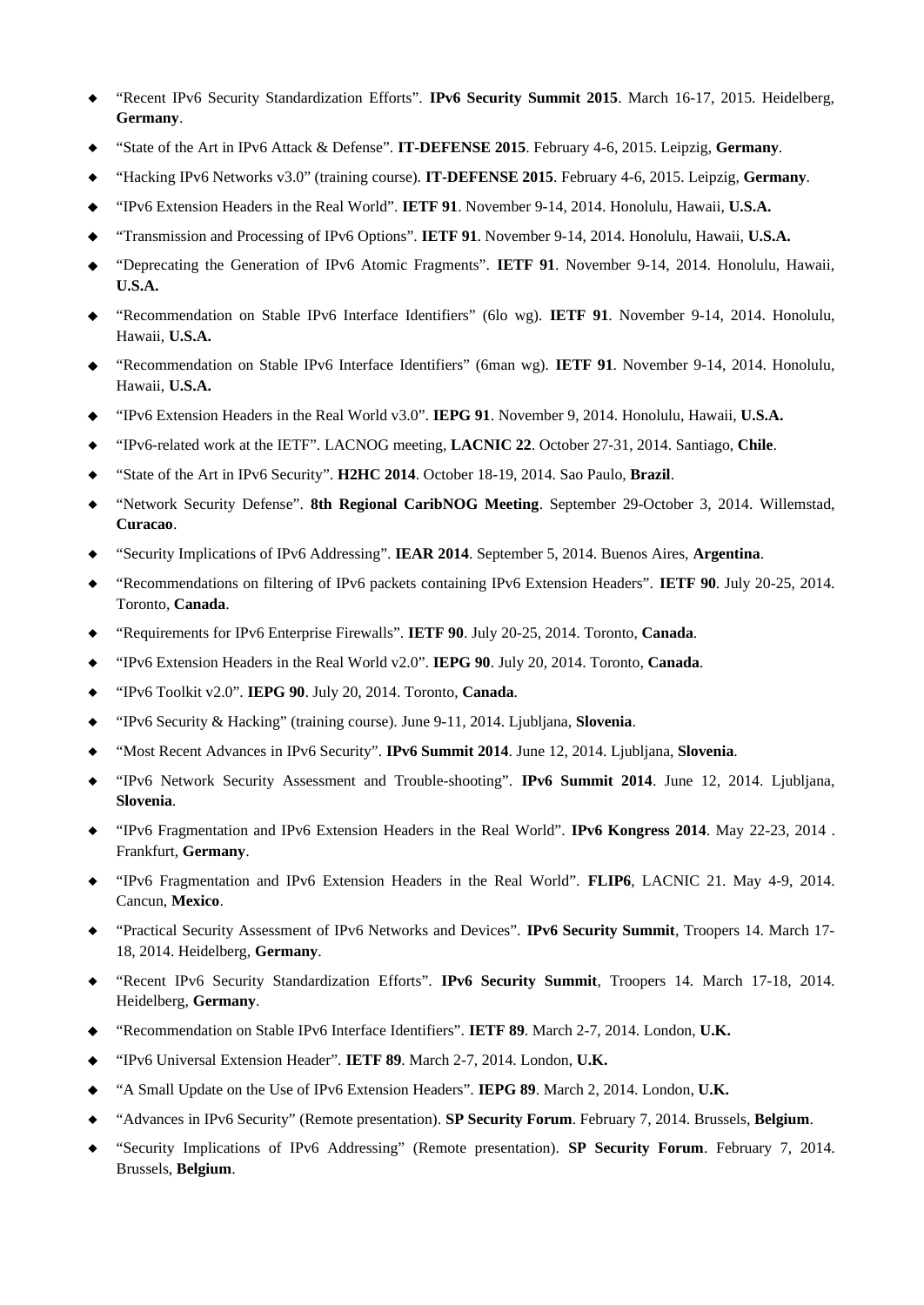- "Five Security Myths a CISO Should Be Aware of". **CISO Platform Annual Summit**. November 15-16, 2013. Mumbai, **India**.
- "Why Should You Worry About IPv6 Security Even If Your Network Runs On IPv4?". **CISO Platform Annual Summit**. November 15-16, 2013. Mumbai, **India**.
- "Deprecating EUI-64 Based IPv6 Addresses". **IETF 88**. November 3-8, 2013. Vancouver, BC, **Canada**.
- "Security Assessment of Neighbor Discovery (ND) for IPv6". **IETF 88**. November 3-8, 2013. Vancouver, BC, **Canada**.
- "On the Validation of TCP Sequence Numbers". **IETF 88**. November 3-8, 2013. Vancouver, BC, **Canada**.
- "Fragmentation and Extension Header Support in the IPv6 Internet". **IEPG 88**. November 3, 2013. Vancouver, BC, **Canada**.
- "Past, present, and future of IPv6 fragmentation and Extension Headers". **LACNIC 20**. October 28-November 1, 2013. Willemstad, **Curacao**.
- "A method for Generating Stable Privacy-Enhanced Addresses with IPv6 SLAAC". **IETF 87**. July 28-August 2, 2013. Berlin, **Germany**.
- "Security Assessment of Neighbor Discovery (ND) for IPv6". **IETF 87**. July 28-August 2, 2013. Berlin, **Germany**.
- "On the Validation of TCP Sequence Numbers". **IETF 87**. July 28-August 2, 2013. Berlin, **Germany**.
- "IPv6 Toolkit News". **IPv6 Hackers #1**. July 30, 2013. Berlin, **Germany**.
- "IPv6 Addresses on the DNS". **IPv6 Hackers #1**. July 30, 2013. Berlin, **Germany**.
- "Hacking IPv6 Networks version 2.0" (training). **Hack In Paris 2013**, June 17-21, 2013. Paris, **France**.
- "Security Assessment of IPv6 Networks and Firewalls" (presented with Marc Heuse). **IPv6 Kongress**, June 6-7, 2013, Frankfurt, **Germany**.
- "IPv6 Network Reconnaissance: Theory and Practice". **CONFidence 2013**, May 28-29, 2013. Krakow, **Poland**.
- "IPv6 Hacking Crash Course" (training). **CONFidence 2013**, May 27, 2013. Krakow, **Poland**.
- "Avances recientes en seguridad IPv6". **FLIP6 2013**. May 5-10, 2013. Medellín, **Colombia**.
- "IPv6 Network Reconnaissance: Theory & Practice". **LACSEC 2013**. May 5-10, 2013. Medellín, **Colombia**.
- "IPv6 Toolkit: Security Assessment and Trouble-shooting of IPv6 Networks". **FLIP6 2013**. May 5-10, 2013. Medellín, **Colombia**.
- "Aspectos de seguridad a considerar con IPv6". **CUDI** Reunión de Primavera 2013. April 15-17, 2013. Querétaro, **Mexico**.
- "Resultados de un Análisis de Seguridad de IPv6". **XI Foro de Seguridad de RedIRIS**. April 25-26, 2013. Madrid, **Spain**.
- "Security Assessment of Neighbor Discovery (ND) for IPv6". **IETF 86**. March 10-15, 2013. Orlando, Florida, **U.S.A.**
- "Security Implications of IPv6 Options of Type 10xxxxxx". **IETF 86**. March 10-15, 2013. Orlando, Florida, **U.S.A.**
- "A method for Generating Stable Privacy-Enhanced Addresses with IPv6 SLAAC". **IETF 86**. March 10-15, 2013. Orlando, Florida, **U.S.A.**
- "On the Validation of TCP Sequence Numbers". **IETF 86**. March 10, 2013. Orlando, Florida, **U.S.A.**
- "IPv6 Network Reconnaissance: Theory & Practice". **IEPG 86**. March 10, 2013. Orlando, Florida, **U.S.A.**
- "DHCPv6-Shield: Protecting Against Rogue DHCPv6 Servers". **IETF 85**. November 4-9, 2012. Atlanta, GA, **USA**.
- "Virtual Private Network (VPN) traffic leakages in dual-stack hosts/networks". **IETF 85**. November 4-9, 2012. Atlanta, GA, **USA**.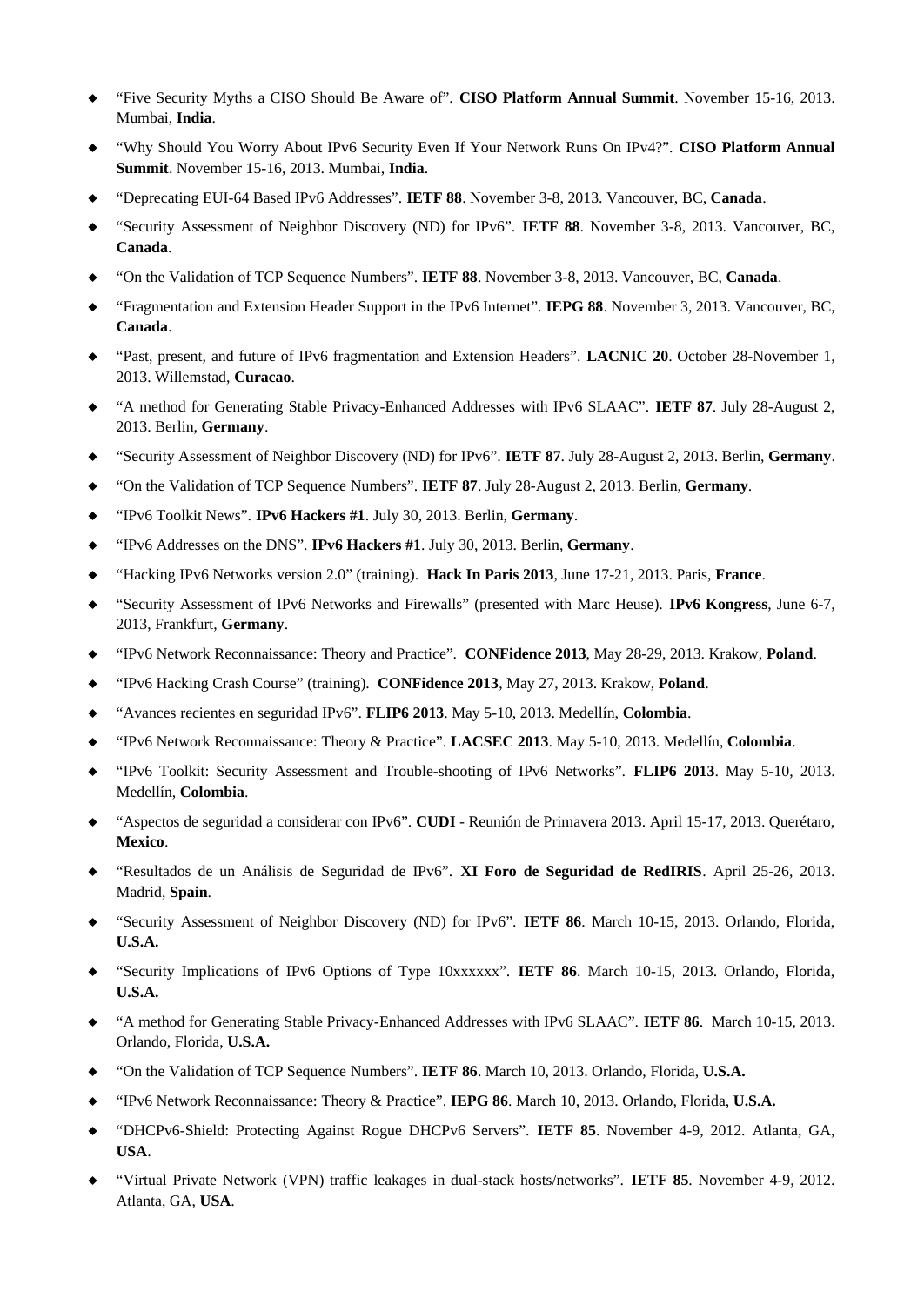- "Network Reconnaissance in IPv6 Networks". **IETF 85**. November 4-9, 2012. Atlanta, GA, **USA**.
- "Virtual Private Network (VPN) traffic leakages in dual-stack hosts/networks". **IETF 85**. November 4-9, 2012. Atlanta, GA, **USA**.
- "IPv6 Toolkit: Security Assessment and Trouble-shooting of IPv6 networks". **IEPG 85**. November 4, 2012. Atlanta, GA, **USA**.
- "IPv6 Toolkit: Security Assessment and Trouble-shooting of IPv6 networks" (lightning talk, in Spanish). **LACNOG 2012**. October 28-November 1, 2012. Montevideo, **Uruguay**.
- "La vida de un IETF Internet Draft (lightning talk, en Español). **LACNOG 2012**. October 28-November 1, 2012. Montevideo, **Uruguay**.
- "Recent Advances in IPv6 Security". **H2HC 2012**. October 20-21, 2012. Sao Paulo, **Brazil**.
- "Seguridad IPv6". **WALC 2012**, track "Despliegue de IPv6". October 15-19, 2012. Panama City, **Panama**.
- "Recent Advances in IPv6 Security". **SecTor 2012**. October 8-9, 2012. Toronto, **Canada**.
- "Recent Advances in IPv6 Security". **BruCON 2012**. September 26-27, 2012. Ghent, **Belgium**.
- "Hacking IPv6 Networks" (training). **BruCON 2012**. September 24-25, 2012. Ghent, **Belgium**.
- "Seguridad IPv6: Ataque y Defensa". **Campus Party Quito 2012**. September 19-23, 2012. Quito, **Ecuador**.
- "IPv6: Motivación y Desafíos". **Campus Party Quito 2012**. September 19-23, 2012. Quito, **Ecuador**.
- "Resultados de un Análisis de Seguridad de IPv6". **FIRST Technical Colloquium 2012**, August 30-31, 2012. Buenos Aires, **Argentina**.
- "Seguridad IPv6: mitos y realidades". Conferencia **ADACSI**, August 23, 2012. Buenos Aires, **Argentina**.
- "Current Issues with DNS Configuration Options for SLAAC". **IETF 84**, July 29-August 3, 2012. Vancouver, **Canada**.
- "Managing the Address Generation Policy for Stateless Address Autoconfiguration in IPv6". **IETF 84**, July 29- August 3, 2012. Vancouver, **Canada**.
- "Security Implications of Predictable Fragment Identification Values". **IETF 84**, July 29-August 3, 2012. Vancouver, **Canada**.
- "DHCPv6-Shield: Protecting Against Rogue DHCPv6 Servers". **IETF 84**, July 29-August 3, 2012. Vancouver, **Canada**.
- "Host Scanning in IPv6 Networks". **IETF 84**, July 29-August 3, 2012. Vancouver, **Canada**.
- "Security Implications of IPv6 on IPv4 Networks". **IETF 84**, July 29-August 3, 2012. Vancouver, **Canada**.
- "ND-Shield: Protecting against Neighbor Discovery Attacks". **IETF 84**, July 29-August 3, 2012. Vancouver, **Canada**.
- "Recent Advances in IPv6 Security". **Just4Meeting 2012 Conference**. July 6-8, 2012. Lisbon, **Portugal**.
- "Hacking IPv6 Networks" (training). **Hack In Paris 2012 Conference**. June 18-20, 2012. Paris, **France**.
- "Results of a Security Assessment of the Internet Protocol version 6 (IPv6)". **Hack In Paris 2012**, June 18-22, 2012. Paris, **France**.
- "Introducción y Experiencias en el IETF". **Lanzamiento Mundial de IPv6 Mendoza**, June 6, 2012. Ciudad de Mendoza, **Argentina**.
- "Seguridad IPv6". **Lanzamiento Mundial de IPv6 Mendoza**, June 6, 2012. Ciudad de Mendoza, **Argentina**.
- "Recent Advances in IPv6 Security". **BSDCan 2012**, May 11-12, 2012. Ottawa, **Canada**.
- "IPv6 Network Reconnaissance". **LACSEC 2012**, LACNIC XVII, Mayo 6-11, 2012. Quito, **Ecuador**.
- "IPv6 First Hop Security". **FLIP6**, LACNIC XVII, May 6-11, 2012. Quito, **Ecuador**.
- "Recent Advances in IPv6 Security". **Hackito Ergo Sum 2012**, April 12-14, 2012. Paris, **France**.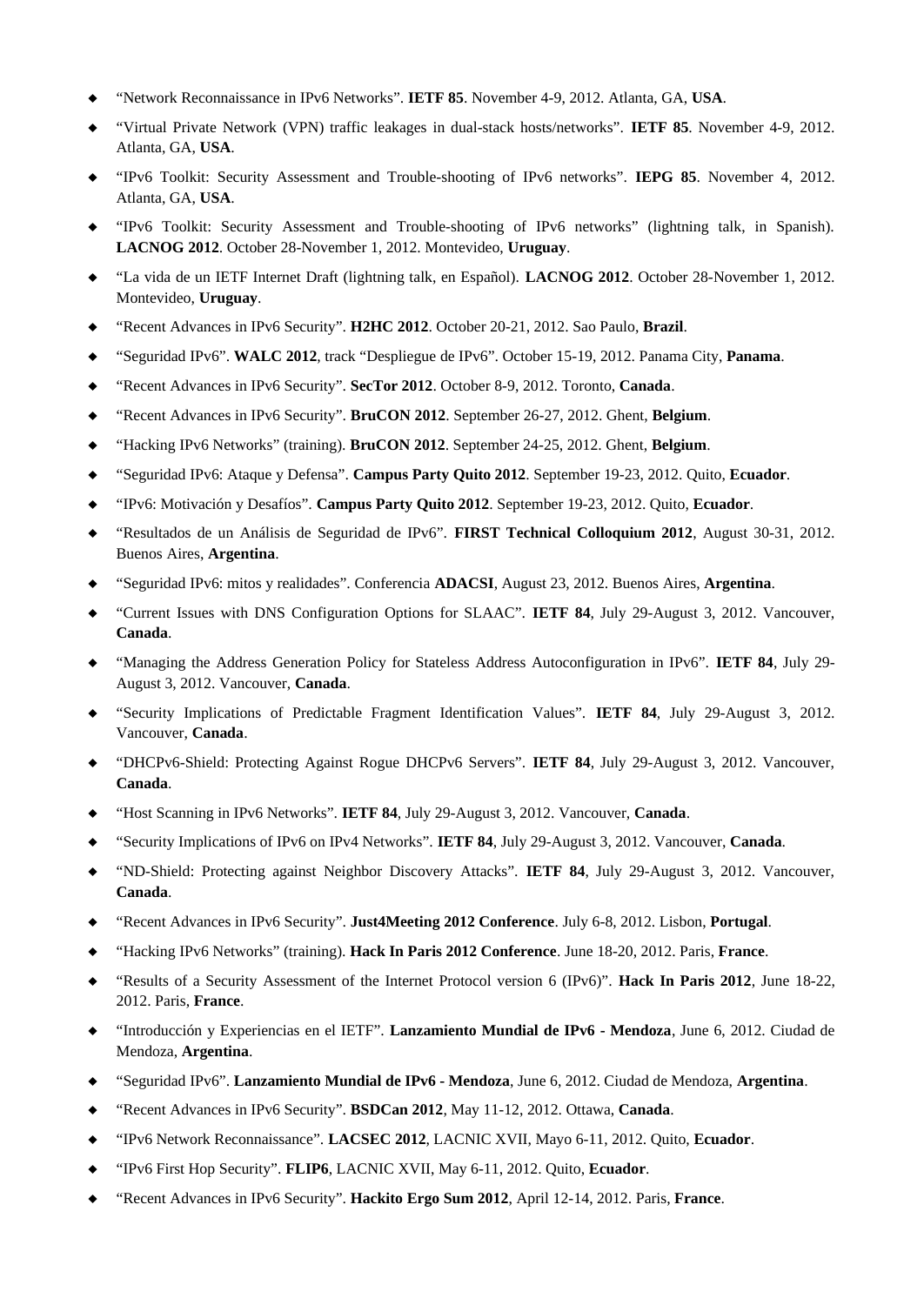- "Generating Stable Privacy-Enhanced Addresses with IPv6 SLAAC". **IETF 83**, March 25-30, 2012. Paris, **France**.
- "Security Implications of Predictable Fragment Identification Values". **IETF 83**, March 25-30, 2012. Paris, **France**.
- "Security Implications of the Use of IPv6 Extension Headers with Neighbor Discovery". **IETF 83**, March 25-30, 2012. Paris, **France**.
- "Security and Interoperability Implications of Oversized IPv6 Header Chains". **IETF 83**, March 25-30, 2012. Paris, **France**.
- "Managing the Address Generation Policy for Stateless Address Autoconfiguration in IPv6". **IETF 83**, March 25- 30, 2012. Paris, **France**.
- "Implementation Advice for RA-Guard". **IETF 83**, March 25-30, 2012. Paris, **France**.
- "Filtering of IPv4 packets containing IPv4 Options". **IETF 83**, March 25-30, 2012. Paris, **France**.
- "Recommendations for filtering ICMP messages". **IETF 83**, March 25-30, 2012. Paris, **France**.
- "Aspectos de Seguridad IPv6". **Campus Party 2012**, February 10, 2012. Sao Paulo, **Brazil**.
- "Managing the Use of Privacy Extensions for SLAAC in IPv6". **80th IETF Meeting**, March 27-April 1, 2011. Prague, **Czech Republic**.
- "Security Assessment of the Transmission Control Protocol (TCP)". **80th IETF Meeting**, March 27-April 1, 2011. Prague, **Czech Republic**.
- "Defending Against Sequence Number Attacks". **80th IETF Meeting**, March 27-April 1, 2011. Prague, **Czech Republic**.
- "Seguridad IPv6". Virtual seminar organized by **LACNIC**, April 29, 2011. Buenos Aires, **Argentina**.
- "Tutorial: Seguridad IPv6". Tutorial. **LACNIC XV**, May 15-20, 2011. Cancun, **Mexico**.
- "Results of a Security Assessment of Neighbor Discovery (ND) for IP version 6 (IPv6)". **LACSEC 2011**, May 17, 2011. Cancun, **Mexico**.
- "Resultados de un análisis de seguridad de IPv6". **CONATEL 2011**, May 17-20, 2011. Arequipa, **Peru**.
- "Análisis de Seguridad de 'Descubrimiento de Vecinos' (Neighbor Discovery) para IPv6". **Cisco Academy Conference 2011**, May 21, 2011. Arequipa, **Peru**.
- "Security Implications of the Internet Protocol version 6 IPv6)". **UK IPv6 Transition Workshop**. May 27, 2011, London, **United Kingdom**.
- "Hacking IPv6 Networks" (training). **Hack In Paris 2011**. June 14-17, 2011, Paris, **France**.
- "Seguridad IPv6". **Cisco Seminars: IPv6 Migration**. July 1, 2011. Buenos Aires, **Argentina**.
- "Seguridad IPv6". **Jornadas Técnicas ARIU 2011**. September 2, 2011. Buenos Aires, **Argentina**.
- "Results of a Security Assessment of the Internet Protocol version 6 (IPv6)". **HACK.LU 2011 Conference**, September 19-21, 2011. Luxembourg, **Grand Duchy of Luxembourg**.
- "Seguridad IPv6" (tutorial, in Spanish). **LACNOG 2011**, October 3-7, 2011. Buenos Aires, **Argentina**.
- "Neighbor Discovery para IPv6: Ataques y Contramedidas". **LACNOG 2011**, October 3-7, 2011. Buenos Aires, **Argentina**.
- "Seguridad IPv6" (tutorial, in Spanish). **WALC 2011 (IPv6 Protocol Track)**, October 10-14, 2011. Guayaquil, **Ecuador**.
- "Seguridad IPv6" (tutorial, in Spanish). **WALC 2011 (Security Track)**, October 10-14, 2011. Guayaquil, **Ecuador**.
- "Resultados de un análisis de seguridad de IPv6". **CIICT 2011**, October 25-28, 2011. Tunja, **Colombia**.
- "Results of a Security Assessment of the Internet Protocol version 6 (IPv6)". **H2HC 2011 Conference**, October 29-30, 2011. Sao Paulo, **Brazil**.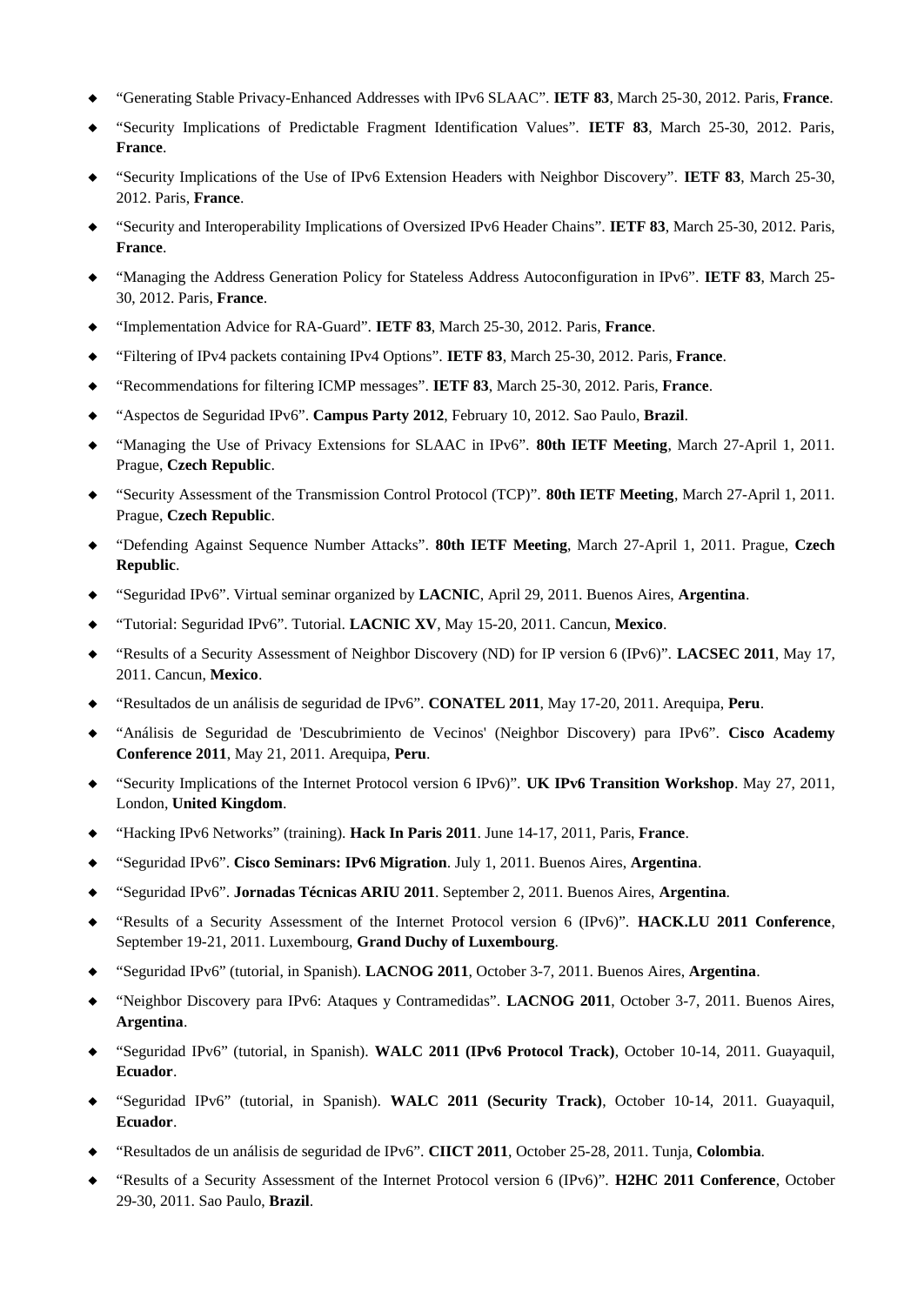- "Hacking IPv6 Networks" (training). **DEEPSEC 2011 Conference**, November 15-18, 2011. Vienna, **Austria**.
- "Results of a Security Assessment of the Internet Protocol version 6 (IPv6)". **DEEPSEC 2011 Conference**, November 15-18, 2011. Vienna, **Austria**.
- "Seguridad IPv6". **Congreso Seguridad en Cómputo 2011**, November 18-25. Mexico City, **Mexico**.
- "IPv6: Historia, Presente, y Futuro". **1HackParaLosChicos Edicion N°2**, December 14, 2011. Buenos Aires, **Argentina**.
- "The Truth about IPv6 Security". **Future-Net 2010**, May 10-13, 2010, Boston, MA, **U.S.A.**
- "Security Implications of the Internet Protocol version 6". **BSDCan 2010**, May 13-14, 2010, Ottawa, ON, **Canada**.
- "Introducción a la Internet Engineering Task Force (IETF)". **INET 2010**. Montevideo, Julio 2, 2010, **Uruguay**.
- "An Overview of IPv6 Transition/Co-existence Technologies". **LACNOG 2010**, October 19-22, 2010. Sao Paulo, **Brazil**.
- "Results of a Security Assessment of the Internet Protocol version 6 (IPv6)". **LACNOG 2010**, October 19-22, 2010. Sao Paulo, **Brazil**.
- "Moving the Endpoint Identifier (EID) Option to Obsolete Status". **79th IETF Meeting**, November 7-12, 2010. Beijing, **China**.
- "Security Assessment of the IPv6 Flow Label". **79th IETF Meeting**, November 7-12, 2010. Beijing, **China**.
- "Mitigating Teredo Routing Loop Attacks". **79th IETF Meeting**, November 7-12, 2010. Beijing, **China**.
- "Deprecation of ICMP Source Quench messages". **79th IETF Meeting**, November 7-12, 2010. Beijing, **China**.
- "Results of a Security Assessment of the Internet Protocol (IP)". **UK CPNI offices**, April 23, 2009. London, **United Kingdom**.
- "Results of a Security Assessment of the Transmission Control Protocol (TCP)". **UK CPNI offices**, April 23, 2009. London, **United Kingdom**.
- "IPv6 deployment issues". UK CPNI offices, April 24, 2009. London, United Kingdom.
- "Results of a Security Assessment of the TCP and IP protocols and Common Implementation Strategies". **BSDCan 2009** Conference, May 8-9, 2009. Ottawa, **Canada**.
- "Security Assessment of the Transmission Control Protocol (TCP)". **LACNIC XII**, May 25-29, 2009. Panama City, **Panama**.
- "Security Assessment of the Internet Protocol (IP)". **LACNIC XII**, May 25-29, 2009. Panama City, **Panama**.
- "Security Assessment of Common Implementation Strategies of the TCP and IP Protocols". **Kernel Conference Australia 2009**, July 15-17, 2009. Brisbane, **Australia**.
- "Some insights about the recent TCP DoS (Denial of Service) vulnerabilities". **HACK.LU 09 Conference**, October 28-30, 2009. **Luxembourg**.
- "Ongoing work at the IETF on TCP and IP security" (lightning talk). **HACK.LU 09 Conference**, October 28-30, 2009. **Luxembourg**.
- "TCP for DNS security considerations". **76th IETF Meeting**, November 9-13, 2009. Hiroshima, **Japan**.
- "Security Assessment of the Internet Protocol version 4". **76th IETF Meeting**, November 9-13, 2009. Hiroshima, **Japan**.
- "Recommendations for filtering ICMP messages". **76th IETF Meeting**, November 9-13, 2009. Hiroshima, **Japan**.
- "Security Implications of Network Address Translators (NATs)". **76th IETF Meeting**, November 9-13, 2009. Hiroshima, **Japan**.
- "Results of a Security Assessment of the TCP and IP Protocols and Common Implementation Strategies". **DEEPSEC 2009**, November 18-20, 2009. Vienna, **Austria**.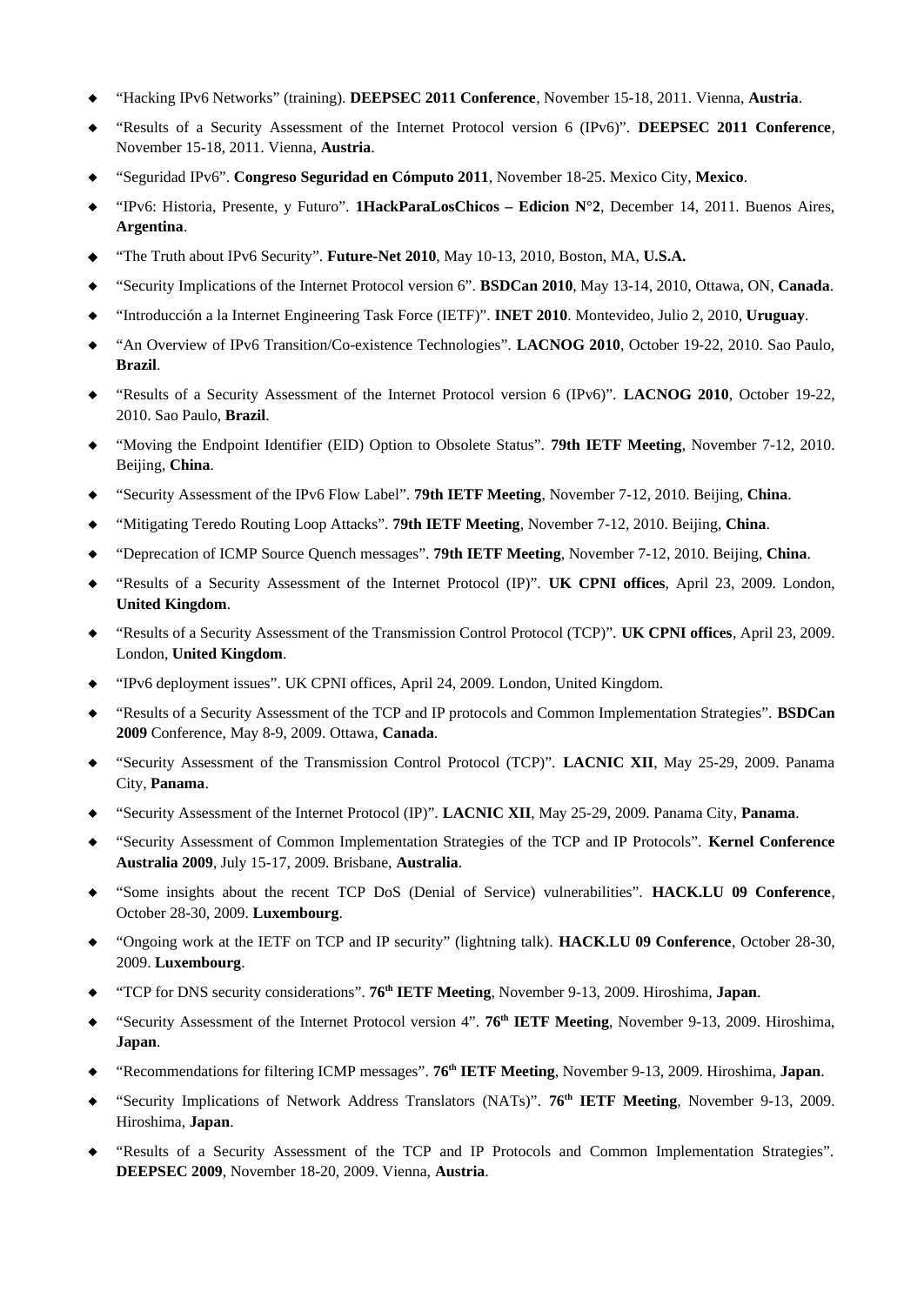- "Results of a Security Assessment of the IETF Specifications of the TCP and IP Protocols", **Tercer Evento de Securidad en Redes** (**LACNIC XI**), May 26-30, 2008. Salvador de Bahía, **Brasil**.
- "Resultados de un análisis de seguridad de los protocolos TCP/IP", **Congreso Internacional de Ingeniería en Computación**, September 23-26, 2008. Ixtlahuaca, **México**.
- "Servicios de directorio de Internet", **Congreso Internacional de Ingeniería en Computación**, September 23- 26, 2008, Ixtlahuaca, **México**.
- "Redes móviles", foro realizado en el marco del **Congreso Internacional de Ingeniería en Computación**, September 23-26, 2008. Ixtlahuaca, **México**.
- "Resultados de un análisis de seguridad de los protocolos TCP e IP", **Congreso Seguridad en Cómputo 2008** organized by UNAM, September 19-26, 2008. Ciudad de México, **México**.
- "Results of a Security Assessment of the TCP & IP Protocols". **ekoparty Security Conference 4th edition**, October 2-3, 2008. Buenos Aires, **Argentina**.
- "Port randomization", **73rd IETF Meeting**, November 16-21, 2008. Minneapolis, MN, **USA**.
- "ICMP attacks against TCP", **73rd IETF Meeting**, November 16-21, 2008. Minneapolis, MN, **USA**.
- "On the generation of TCP timestamps", **73rd IETF Meeting**, November 16-21, 2008. Minneapolis, MN, **USA**.
- "On the implementation of TCP urgent data", **73rd IETF Meeting**, November 16-21, 2008. Minneapolis, MN, **USA**.
- "Security Assessment of the Internet Protocol version 4", **73rd IETF Meeting**, November 16-21, 2008. Minneapolis, MN, **USA**.
- "Recommendations for filtering ICMP messages", **73rd IETF Meeting**, November 16-21, 2008. Minneapolis, MN, **USA**.
- "Security implications of Network Address Translators (NATs)", **73rd IETF Meeting**, November 16-21, 2008. Minneapolis, MN, **USA**.
- "Resultados de un análisis de seguridad de los protocolos TCP e IP". **4ta Jornada de Seguridad Informática**, November 25, 2008. Paraná, Entre Ríos, **Argentina**.
- "Mejoras de seguridad en TCP", **Evento de Seguridad Informática**, **LACNIC X**, May 21-25, 2007, Isla Margarita, **Venezuela**.
- "Ataques ICMP contra TCP", **Jornada de Seguridad Informática** organizada por **ANTEL**, August 15, 2007. Montevideo, **Uruguay**.
- "Randomización de puertos", **Jornada de Seguridad Informática** organizada por **ANTEL**, August 15, 2007. Montevideo, **Uruguay**.
- "Improving TCP's Resistance to Blind Attacks through Ephemeral Port Randomization", **CACIC 2007**, **II Workshop de Arquitecturas, Redes y Sistemas Operativos**, October 1-5, 2007. Corrientes y Resistencia, **Argentina**.
- "Improving TCP's Resistance to Blind Attacks through Ephemeral Port Randomization", **Jornadas Chilenas de Computación 2007**, **Workshop de Sistemas Distribuidos y Paralelismo**, November 5-10, 2007. Iquique, **Chile**.
- "Ataques ciegos contra TCP", **V Congreso Internacional de Computación Informática y Sistemas**, November 12-16, 2007. Moquegua, **Peru**.
- "Mejorando la resistencia de TCP a ataques ciegos mediante aleatorización de puertos efímeros", **V Congreso Internacional de Computación Informática y Sistemas**, November 12-16, 2007. Moquegua, **Peru**.
- "Mejorando la seguridad de TCP/IP mediante aleatorización de parámetros de protocolo", **ekoparty security conference**, November 30 and December 1, 2007. Buenos Aires, **Argentina**.
- "Ataques ICMP contra TCP" (videoconferencia), June 6th, 2006, Buenos Aires, **Argentina**, sponsored by the Argentinian Section of the **IEEE**, The Argentinian Chapter of the **IEEE Computer Society**, and **RETINA**. (http://vc.ieee.org.ar/abstract-vc-gont-retina-06-06.txt)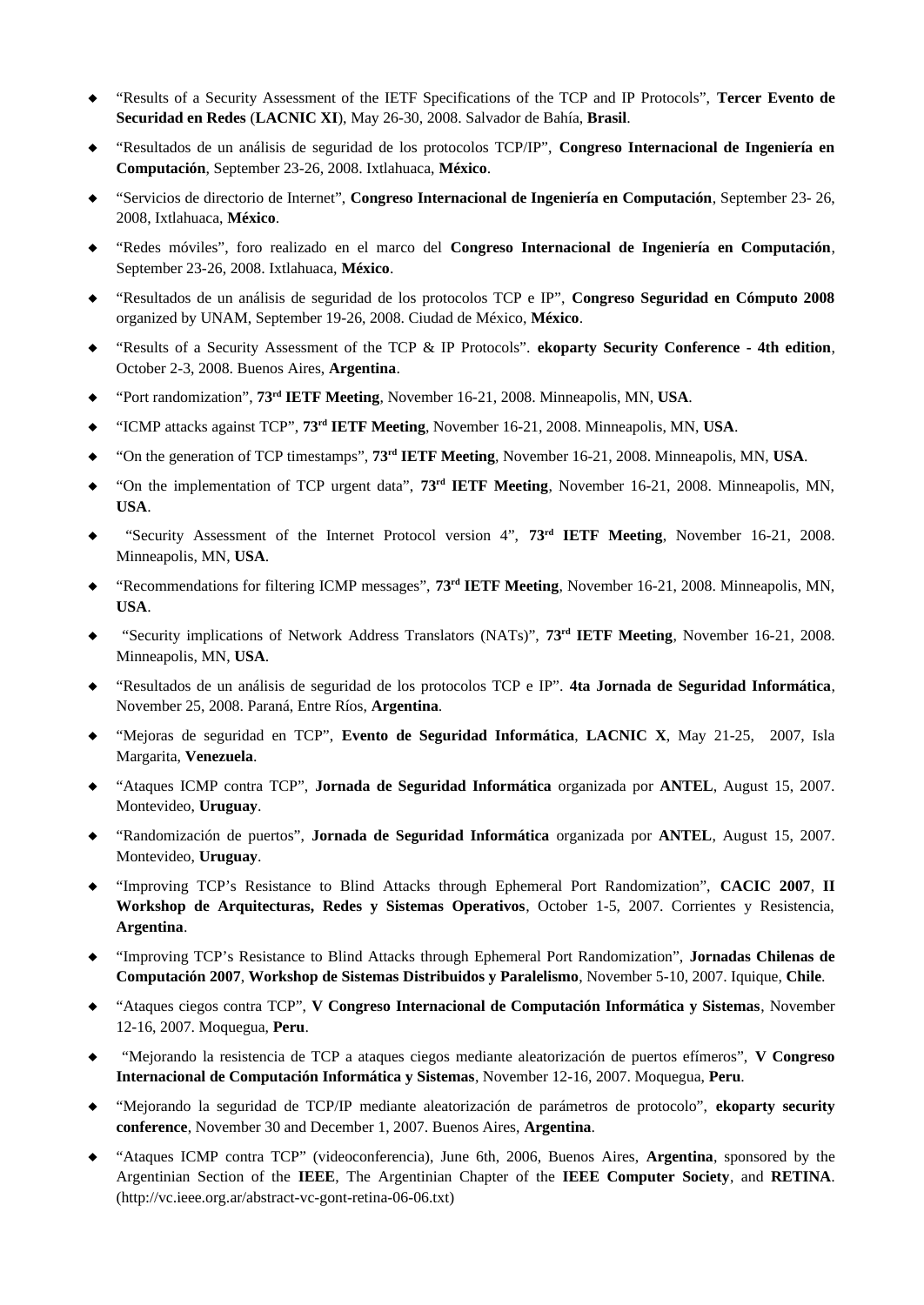- "Ataques ICMP contra TCP", June 8th, 2006, Buenos Aires, **Argentina**, sponsored by the Argentinian Chapter of the **IEEE Computer Society**. [\(http://www.ieee.org.ar/noticiasdetalle.asp?IDNoticia=143](http://www.ieee.org.ar/noticiasdetalle.asp?IDNoticia=143))
- "Reacción de TCP a errores ICMP", **Primeras Jornadas de Divulgación Electrónica de UTN/FRH**. October 23- 26, 2006, Buenos Aires, **Argentina**.
- "Ataques de reseteo de conexión contra TCP", **Primeras Jornadas de Divulgación Electrónica de UTN/FRH**. October 23-26, 2006, Buenos Aires, **Argentina**.
- "TCP UTO (User Timeout Option)", **67th IETF Meeting**, November 5-10, 2006, San Diego, CA, **U.S.A.**
- "ICMP attacks against TCP", **67th IETF Meeting**, November 5-10, 2006, San Diego, CA, U.S.A.
- "NAT Behavioral Requirements for ICMP", **67th IETF Meeting**, November 5-10, 2006, San Diego, CA, **U.S.A.**
- "ICMP attacks", **CanSecWest 2005 Conference**, May 2005, Vancouver, **Canada**.
- "ICMP attacks against TCP", **BSDCan 2005 Conference**, May 2005, Ottawa, **Canada**.
- "ICMP attacks against TCP", **Midnight Sun Vulnerability and Security Workshop/Retreat 2005**, June 2005, Hailuoto, **Finlandia**.
- "Hackeando TCP", Ciclo de charlas abiertas, UTN/FRH, August 2005, Buenos Aires, **Argentina**.
- "ICMP attacks against TCP", **Forum of Incident Response and Security Teams Technical Colloquium (FIRST Technical Colloquium)**, October 5-7, 2005, Buenos Aires, **Argentina**.
- "Ataques ICMP contra TCP", **CaFeConf 2005 (4tas Jornadas de Software Libre y GNU/Linux)**, October 2005, Buenos Aires, **Argentina**.
- "Solucionando la vulnerabilidad del mecanismo Path-MTU Discovery", **CaFeConf 2005 (4tas Jornadas de Software Libre y GNU/Linux)**, October 2005, Buenos Aires, **Argentina**.
- "ICMP attacks against TCP", **64th IETF Meeting**, November 6-11, 2005, Vancouver, BC, **Canada**.
- "TCP's reaction to soft errors", **64th IETF Meeting**, November 6-11, 2005, Vancouver, BC, **Canada**.
- "TCP User Timeout Option", **64th IETF Meeting**, November 6-11, 2005, Vancouver, BC, **Canada**.

## **Webinars**

- "IPv6 Network Reconnaissance". July 14, 2021. Available at: [https://www.youtube.com/watch?v=R9ztxVO\\_vUc](https://www.youtube.com/watch?v=R9ztxVO_vUc)
- ◆ "Reconocimiento de Redes IPv6". July 7, 2021. Available at: <https://www.youtube.com/watch?v=zBoudX4Ofdk>
- "IPv6 Security". June 30, 2021. Available at: [https://www.youtube.com/watch?v=SiAf\\_AbZGP8](https://www.youtube.com/watch?v=SiAf_AbZGP8)
- "Seguridad IPv6". June 23, 2021. Available at:<https://www.youtube.com/watch?v=wQE-yhfD9ac>
- "IPv6 Mythology". June 9, 2021. Available at:<https://www.youtube.com/watch?v=2dJa4tdufbA>
- "IPv6: Mitor y Realidades". June 1, 2021. Available at:<https://www.youtube.com/watch?v=hlMn0JIf61Y>

## **Participation in Program Committees**

- **LACSEC 2017 12o Evento de Seguridad en Redes para América Latina y el Caribe** (in the context of **LACNIC 27**). May 2017, Foz de Iguazu, Brazil. **Chair** of the Program Committee.
- **LACSEC 2016 11o Evento de Seguridad en Redes para América Latina y el Caribe** (in the context of **LACNIC 25**). May 2016, Havana City, Cuba. **Chair** of the Program Committee.
- **IPv6 Hackers #2 meeting**. July 21, 2015. Berlin, Germany. **Organizer**.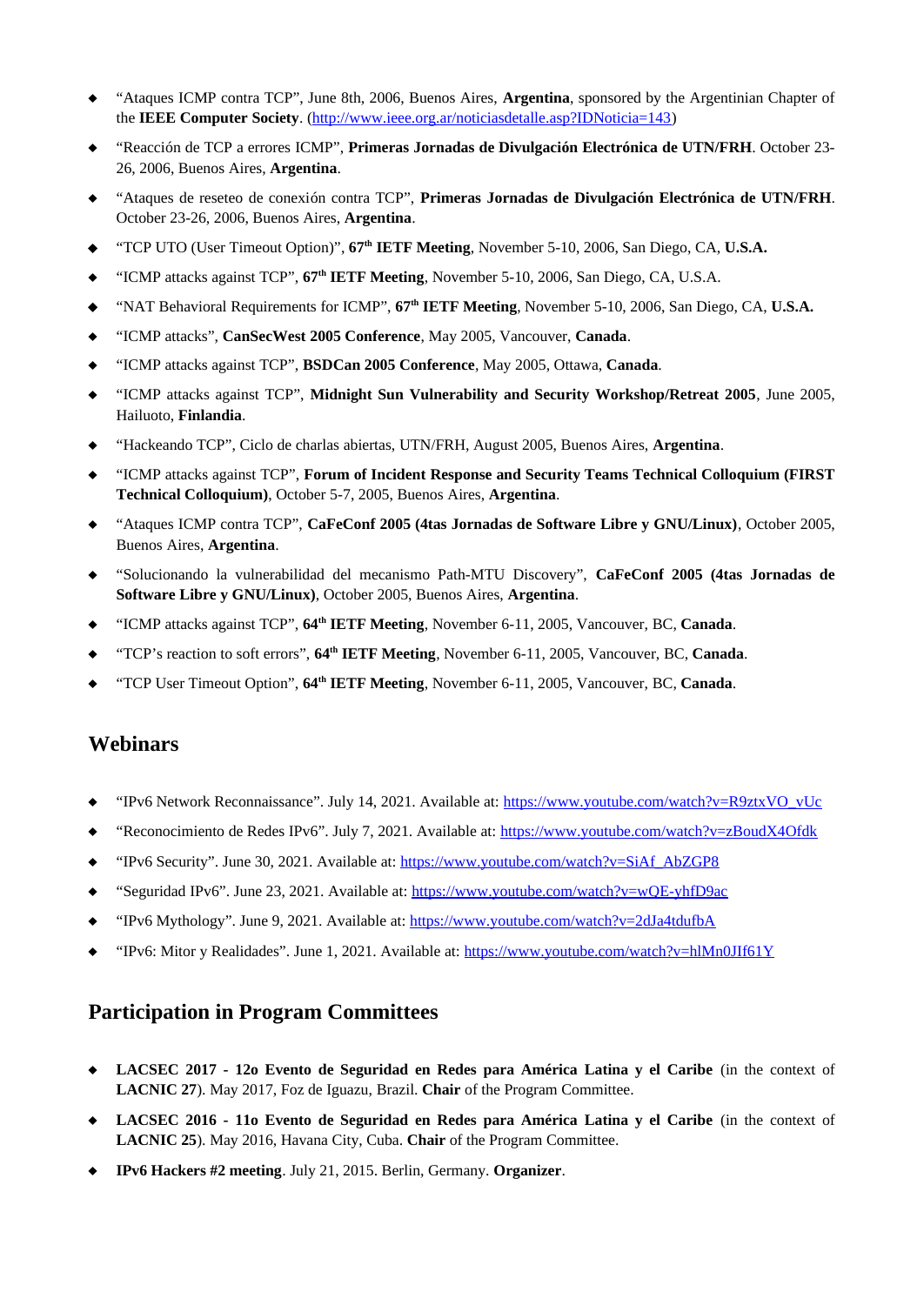- **LACSEC 2015** 10o Evento de Seguridad en Redes para América Latina y el Caribe (in the context of **LACNIC 23**). May 2015, Lima, Peru. **Chair** of the Program Committee.
- **IPv6 Hackers #1 meeting**. July 30, 2013. Berlin, Germany. **Organizer**.
- **LACSEC 2014** 9no Evento de Seguridad en Redes para América Latina y el Caribe (in the context of **LACNIC 19**). May 2014, Cancun, Mexico. **Chair** of the Program Committee.
- **LACSEC 2013**  8vo Evento de Seguridad en Redes para América Latina y el Caribe (in the context of **LACNIC 19**). May 2013, Medellín, Colombia. **Chair** of the Program Committee.
- **LACSEC 2012** 7mo Evento de Seguridad en Redes para América Latina y el Caribe (in the context of **LACNIC XVII**). May 2012, Quito, Ecuador. **Chair** of the Program Committee.
- **LACSEC 2011** 6to Evento de Seguridad en Redes para América Latina y el Caribe (in the context of **LACNIC XV**). May 15-20, 2011, Cancún, Mexico. **Chair** of the Program Committee.
- **LACSEC 2010** 5to Evento de Seguridad en Redes para América Latina y el Caribe (in the context of **LACNIC XIV**). May 18-21, 2010, Curazao, Antillas Neerlandesas.
- **Cuarto Evento de Seguridad en Redes de América Latina y el Caribe** (in the context of **LACNIC XIII**). May 24-29, 2009, Ciudad de Panamá, Panamá.
- **IEEE 18th International Conference on Computer Communications and Networks** (**ICCCN 2009**), Track on Network Architecture and Protocols (NAP). Available at: <http://icccn.org/icccn09/tracks/nap.html>

## **Collaboration in third-party publications**

### **IETF RFCs:**

As part of my participation in the IETF (Internet Engineering Task Force), I have collaborated with the authors of a number of RFCs, and have thus received the corresponding credit in the "Acknowledgements" section of the aforementioned documents.

- Deering, S., Hinden, R., "**Internet Protocol, Version 6 (IPv6) Specification**", **IETF RFC8200**. July 2017. Available at: <https://tools.ietf.org/rfc/rfc8200.txt>
- Baker, F., "Testing Eyeball Happiness", **IETF RFC 6556**. April 2012. Available at: <https://www.rfc-editor.org/rfc/rfc6556.txt>
- Bashyam, M., Jethanandani, M., Ramaiah, A., "TCP Sender Clarification for Persist Condition", **IETF RFC 6429**. December 2011. Available at: [http://tools.ietf.org/rfc/rfc6429.txt](http://tools.ietf.org/rfc/rfc6437.txt)
- Amante, S., Carpenter, B., Jiang., S., Rahajalme, J., "IPv6 Flow Label Specification", **IETF RFC 6437**. November 2011. Available at: <http://tools.ietf.org/rfc/rfc6437.txt>
- Amante, S., Carpenter, B., Jiang, S., "Rationale for Update to the IPv6 Flow Label Specification", **IETF RFC 6436**. Novermber 2011. Available at: [http://tools.ietf.org/rfc/rfc6436.txt](http://tools.ietf.org/rfc/rfc6437.txt)
- van Beijnum, I., "An FTP Application Layer Gateway (ALG) for IPv6-to-IPv4 Translation", **IETF RFC 6384**. October 2011. Available at: [http://tools.ietf.org/rfc/rfc6384.txt](http://tools.ietf.org/rfc/rfc6437.txt)
- Krishnan, S., Thaler, D., Hoagland, J., "Security Concerns With IP Tunneling", **IETF RFC 6169**. April 2011. Available at: [http://tools.ietf.org/rfc/rfc6169.txt](http://tools.ietf.org/rfc/rfc6437.txt)
- Simpson, W.A., "TCP Cookie Transactions (TCPCT)", **IETF RFC 6013**. January 2011. Available at: [http://tools.ietf.org/rfc/rfc6013.txt](http://tools.ietf.org/rfc/rfc6437.txt)
- Ramaiah, A., Stewart, R., Dalal, M., "Improving TCP's Robustness to Blind In-Window Attacks", **IETF RFC 5961**. August 2010. Available at:<http://tools.ietf.org/rfc/rfc5961.txt>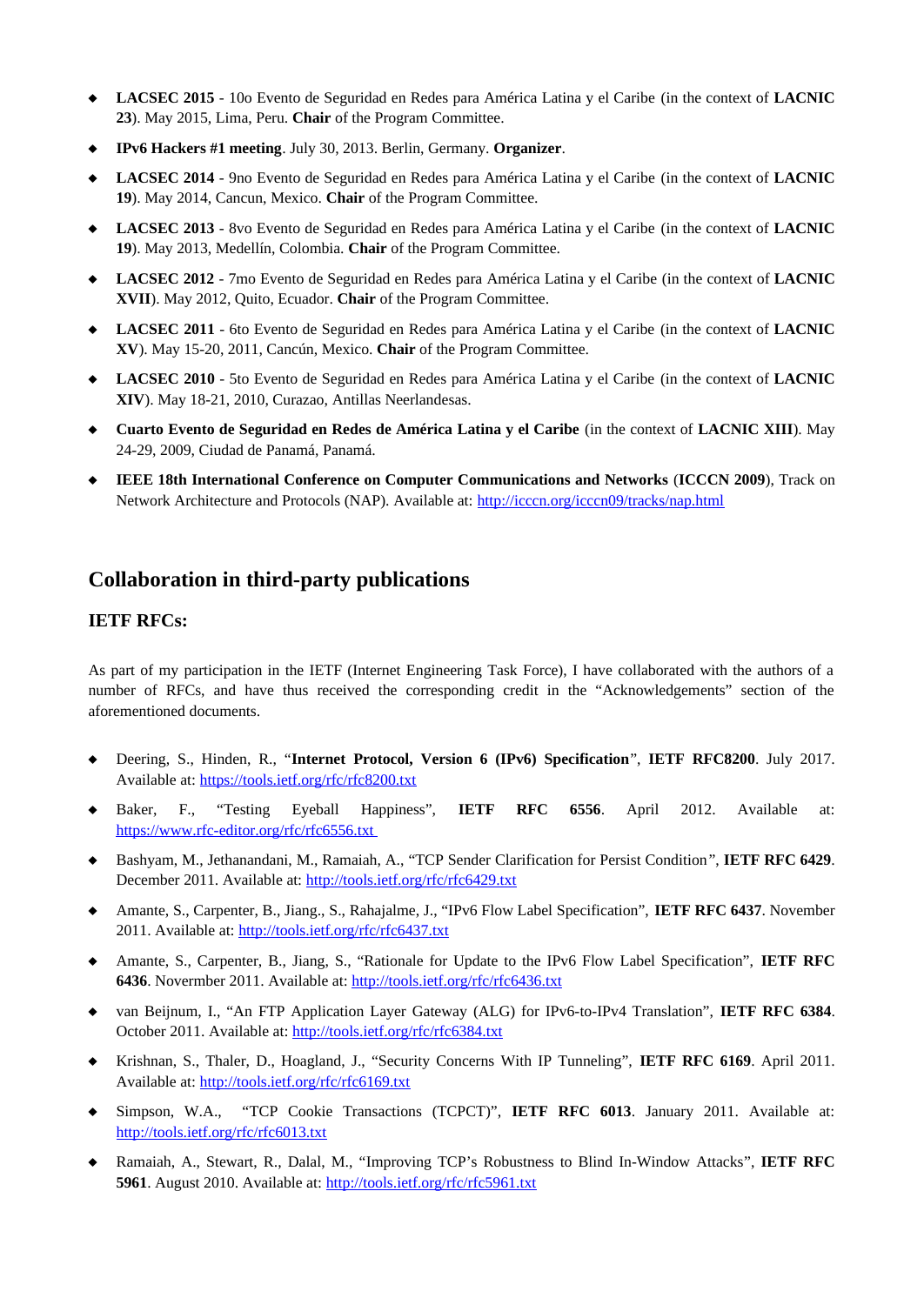- Gagliano, R., "IPv6 Deployment in Internet Exchange Points (IXPs)", **IETF RFC 5963**. August 2010. Available at:<http://tools.ietf.org/rfc/rfc5508.txt>
- Srisuresh, P., Ford, B., Sivakumar, S., Guha, S "NAT Behavioral Requirements for ICMP protocol", **IETF RFC 5508**. April 2009. Available at:<http://tools.ietf.org/rfc/rfc5508.txt>
- Fairhurst, G., "The Datagram Congestion Control Protocol (DCCP) Service Codes", **IETF RFC 5595**. September 2009. Available at: <http://tools.ietf.org/rfc/rfc5595.txt>
- Kaeo, M., "Current Operational Security Practices in Internet Service Provider Environments", **IETF RFC 4778**. January 2007. Available at:<http://tools.ietf.org/rfc/rfc4778.txt>
- Guha, S., Biswas, K., Ford, B., Sivakumar, S., Srisuresh, P., "NAT Behavioral Requirements for TCP", **IETF RFC 5382**. October 2008. Available at:<http://tools.ietf.org/rfc/rfc5382.txt>
- Bonica, R., Gan, D., Nikander, P., Tappan, D., Pignataro, C., "Extended ICMP to Support Multi-Part Messages", **IETF RFC 4884**. April 2007. Available at:<http://tools.ietf.org/rfc/rfc4884.txt>
- Touch, J., "Defending TCP Against Spoofing Attacks", **IETF RFC 4953**. July 2007. Available at: <http://tools.ietf.org/rfc/rfc4953.txt>
- ◆ Eddy, W., "TCP SYN Flooding Attacks and Common Mitigations", **IETF RFC 4987**. August 2007. Available at: <http://tools.ietf.org/rfc/rfc4953.txt>

#### **IETF Internet-Drafts:**

As part of my participation in the IETF (Internet Engineering Task Force), I have collaborated with the authors of a number of Internet-Drafts, and have thus received the corresponding credit in the "Acknowledgements" section of the aforementioned documents.

- Roy, S., Durand, A., y Paugh, J., "Issues with Dual Stack IPv6 on by Default", IETF Internet-Draft (draft-ietfv6ops-v6onbydefault-02.txt). July 2004. Available at:<http://tools.ietf.org/id/draft-ietf-v6ops-v6onbydefault-03.txt>
- Sarolahti, P., Floyd, S., Kojo, M. "Transport-layer Considerations for Explicit Cross-layer Indications", IETF Internet Draft (draft-sarolahti-tsvwg-crosslayer-01.txt). September 2007. Available at: [http://tools.ietf.org/id/draft](http://tools.ietf.org/id/draft-sarolahti-tsvwg-crosslayer-01.txt)[sarolahti-tsvwg-crosslayer-01.txt](http://tools.ietf.org/id/draft-sarolahti-tsvwg-crosslayer-01.txt)

#### **Technical Reports:**

 Frankel, S., Graveman, R., Pearce, J., Rooks, M. "Guidelines for the Secure Deployment of IPv6". Recommendations of the **National Institute of Standards and Technology**. Special Publication 800-119. December 2010. Disponible en:<http://csrc.nist.gov/publications/nistpubs/800-119/sp800-119.pdf>. I reviewed the aforementioned report, and thus received the corresponding credit in the "Acknowledgments" section of the document.

#### **Books:**

- Performed a technical review of three chapters about TCP/IP network programming of the book "**The Linux Programing Interface: A Linux and UNIX System Programming Handbook**" [\(http://nostarch.com/tlpi\)](http://nostarch.com/tlpi), authored by **Michael Kerrisk**. I received the corresponding credit in the preface of the book.
- Performed a technical review of the book "**The TCP/IP Guide**", authored by **Charles M. Kozierok**, and received the corresponding credit in the preface of the book ([http://www.tcpipguide.com/free/t\\_Acknowledgments.htm\)](http://www.tcpipguide.com/free/t_Acknowledgments.htm)
- Performed a technical review of the book "**Patterns in Network Architecture**", authored by **John Day**. I received the corresponding credit in the preface of the book.
- Wrote excercises and performed a technical review of the book "**Business Data Communications**" authored by **William Stallings**. I received the corresponding credit in the "Acknowledgements" section of the book.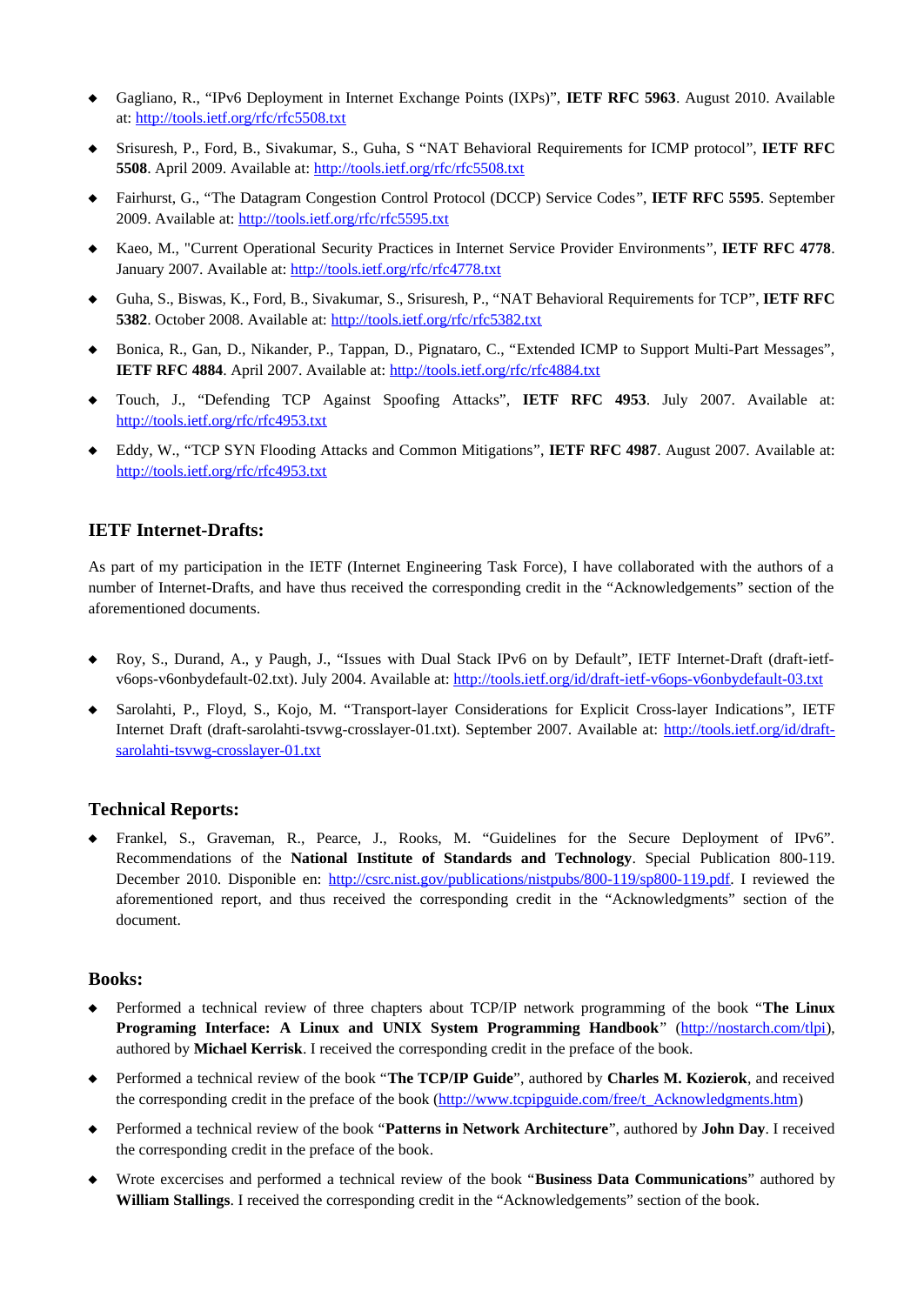- Wrote excercises for several chapters ("Traditional Applications", "Modern Applications", "Protocols for QoS Support", "Exterior Routing Protocols and Multicast" and "Sockets Programming") of the book "**Computer Networks with Internet Protocols and Technology**", authored by **William Stallings**. I received the corresponding credit in the "Acknowledgements" section of the book. Additionally, I performed a technical review of the chapters "Protocols for QoS Support" and "Exterior Routing Protocols and Multicast".
- performed a technical review of the chapter "Transport Protocols" of the 7th edition of the book "**Data and Computer Communications**", authored by **William Stallings**. I received the corresponding credit in the "Acknowledgements" section of the book [\(ftp://ftp.prenhall.com/pub/esm/sample\\_chapters/cs/stallings/pdf/preface.pdf](ftp://ftp.prenhall.com/pub/esm/sample_chapters/cs/stallings/pdf/preface.pdf)).
- Wrote exercises and performed a technical review of all the chapaters of the book "**Operating Systems**", authored by **William Stallings**. I received the corresponding credit in the "Acknowledgements" section of the book.
- Wrote exercises for all the chapters of the book "**Data and Computer Communications**", authored by **William Stallings**. I received the corresponding credit in the "Acknowledgements" section of the book.
- Wrote exercises for all the chapters of the book "**Cryptography and Network Security**", authored by **William Stallings**. I received the corresponding credit in the "Acknowledgements" section of the book.

# **Vulnerability advisories**

My work in the area of communications protocols security has led to the publication of the following vulnerability advisories, which acknowledge my work:

- **F5's K09940637: NTP vulnerability CVE-2019-11331** [\(https://support.f5.com/csp/article/K09940637](https://support.f5.com/csp/article/K09940637))
- **RedHat Security Advisory RHSA-2011:1465-1:** Important: kernel security and bug fix update [\(https://rhn.redhat.com/errata/RHSA-2011-1465.html](https://rhn.redhat.com/errata/RHSA-2011-1465.html))
- **Ubuntu**: USN-1253-1: Linux kernel vulnerabilities (<https://ubuntu.com/security/notices/USN-1253-1>)
- **SUSE Security Announcement: Linux kernel security update** (SUSE-SA:2011:046) [\(https://lists.opensuse.org/opensuse-security-announce/2011-12/msg00011.html\)](https://lists.opensuse.org/opensuse-security-announce/2011-12/msg00011.html)
- **UK's NISCC**: *NISCC Vulnerability Advisory ICMP 532967 (Vulnerability Issues in ICMP packets with TCP payloads)* [\(https://www.si6networks.com/files/advisories/al-20050412-00308.pdf](https://www.si6networks.com/files/advisories/al-20050412-00308.pdf) and <https://www.si6networks.com/files/advisories/re-20050412-00303.pdf>)
- **US-CERT**: *TCP/IP implementations do not adequately validate ICMP error messages* (https://www.kb.cert.org/vuls/id/222750)
- **Cisco Systems**: *Crafted ICMP Messages Can Cause Denial of Service* ( )
- **Microsoft Corp.**: *Microsoft Security Bulletin Summary for April 2005* [\(http://www.microsoft.com/technet/security/bulletin/ms05-apr.mspx\)](http://www.microsoft.com/technet/security/bulletin/ms05-apr.mspx)
- **Sun Microsystems**: *Sun TCP Connections May Experience Performance Degradation If Certain ICMP Error Messages Are Received* [\(http://sunsolve.sun.com/search/document.do?assetkey=1-26-57746-1](http://sunsolve.sun.com/search/document.do?assetkey=1-26-57746-1))
- **SCO Group**: *TCP Remote ICMP Denial Of Service Vulnerabilities* [\(ftp://ftp.sco.com/pub/updates/OpenServer/SCOSA-2005.38/SCOSA-2005.38.txt\)](ftp://ftp.sco.com/pub/updates/OpenServer/SCOSA-2005.38/SCOSA-2005.38.txt)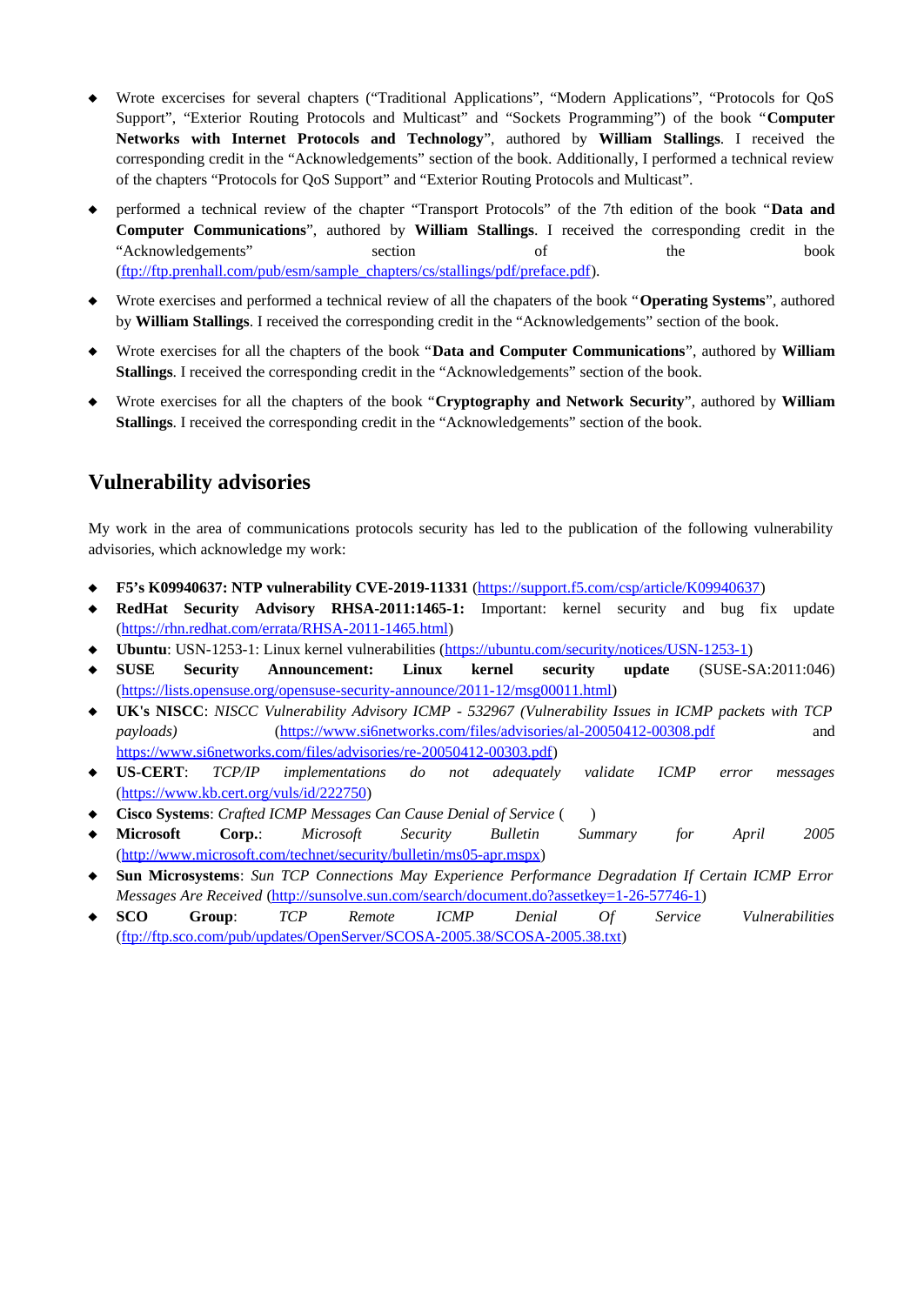# **Open Source Tools**

As part of my work in the area of communications protocols security, I have released the following open-source security assessment tools:

- **SI6 Networks' IPv6 Toolkit:** The only portable (and publicly-available) IPv6 security assessment toolkit. Available at:<https://www.si6networks.com/tools/ipv6toolkit>. This toolkit has been incorporated into the Debian GNU/Linux package system (ipv6toolkit) and in the Kali Linux distribution.
- **SI6 Networks' IoT Toolkit:** A security assessment toolkit for the Internet of Things (IoT). Available at: <https://www.si6networks.com/tools/iot-toolkit>
- **ipv6mon**: An IPv6 address monitoring daemon. Available at:<https://www.si6networks.com/tools/ipv6mon>
- **ICMP tools**: A set of ICMPv4 security assessment tools. Available at: <https://www.si6networks.com/tools>

# **Open Source Contributions**

As part of my work in the area of communications protocols security, I have contributed code to a variety of open source projects:

- **Linux kernel:** Implementation of IETF RFC 8981.
- **FreeBSD kernel**: Implementation of IETF RFC 8981.
- **NetworkManager**: Implementation of IETF Internet-Draft draft-gont-6man-slaac-renum,
- **systemd-networkd**: Implementation of IETF Internet-Draft draft-gont-6man-slaac-renum.
- **OpenBSD slaacd(8)**: Implementation of IETF Internet-Draft draft-gont-slaac-renum. Reduction of Valid Lifetimes of IPv6 temporary addresses.
- **OpenBSD kernel**: Implementation of the mitigation for ICMP-based performance -degrading attacks in RFC5927.
- **OpenBSD rad(8)**: Implementation of IETF Internet-Draft draft-gont-6man-slaac-renum.

### **Press**

My work in the area of communications protocols security has been featured in the following articles and interviews:

- **Revista Brando:** *Los ingenieros de la matrix: ¿quién ordena internet?* [\(https://www.lanacion.com.ar/lifestyle/los](https://www.lanacion.com.ar/lifestyle/los-ingenieros-de-la-matrix-quien-ordena-internet-nid1921463/)[ingenieros-de-la-matrix-quien-ordena-internet-nid1921463/](https://www.lanacion.com.ar/lifestyle/los-ingenieros-de-la-matrix-quien-ordena-internet-nid1921463/))
- **LightReading:** *Industry Mobilizes on Latest TCP Flaw* ([https://www.lightreading.com/ethernet-ip/industry](https://www.lightreading.com/ethernet-ip/industry-mobilizes-on-latest-tcp-flaw/d/d-id/612378)[mobilizes-on-latest-tcp-flaw/d/d-id/612378\)](https://www.lightreading.com/ethernet-ip/industry-mobilizes-on-latest-tcp-flaw/d/d-id/612378)
- **The Register**: *IPv6 vulnerable to fragmentation attacks that threaten core internet routers*. [\(https://www.theregister.com/2017/01/18/net\\_boffin\\_ipv6\\_needs\\_hardening\\_against\\_fragmentation\\_attacks/](https://www.theregister.com/2017/01/18/net_boffin_ipv6_needs_hardening_against_fragmentation_attacks/))
- ◆ Golem.de: *Interview Fernando Gont zur Sicherheit in IPv6* (https://www.youtube.com/watch?v=i\_lUXBagylc)
- **TechTarget.com**: *Lagging Security Features, Vulnerabilities Could Hamper Transition to New Internet* [\(https://bit.ly/3qHXFgW](https://bit.ly/3qHXFgW))
- **TechTarget.com**: *World IPv6 recap* [\(https://bit.ly/3fFIFK5](https://bit.ly/3fFIFK5))
- **Network World:** *Future-Net Debrief* ([https://www.networkworld.com/article/2230740/cisco-subnet-future-net](https://www.networkworld.com/article/2230740/cisco-subnet-future-net-debrief.html)[debrief.html](https://www.networkworld.com/article/2230740/cisco-subnet-future-net-debrief.html))